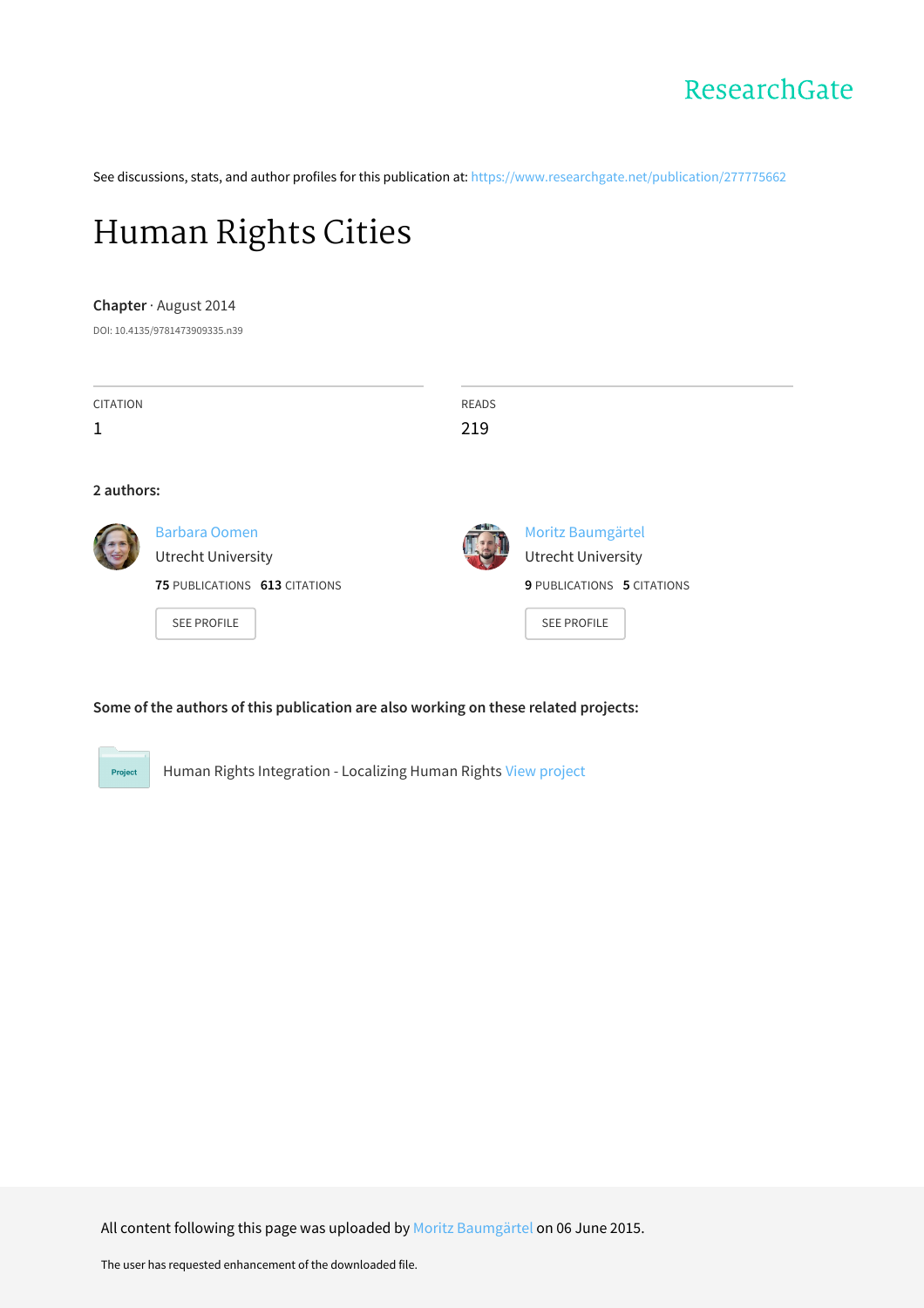## **HUMAN RIGHTS CITIES**

B. Oomen and M. Baumgärtel

Abstract: A striking development in human rights implementation over the past decades has been the rise of human rights cities. This contribution defines a human rights city as an urban entity or local government that explicitly bases its policies, or some of them, on human rights as laid down in international treaties, and thus distinguishes itself from other local authorities. It theorizes the background to this process and offers a typology of human rights cities. Some initiatives, for instance, are more top-down and others more bottom-up, and some cities emphasize a specific subset of rights, whilst others base their policies on human rights in general. The typology is followed by a brief discussion of the actual legal obligations that cities have in the field of human rights implementation. The main reasons for cities to engage with human rights are, however, more social and political than purely legal. This sociopolitical background is illustrated in referring to the city of Utrecht, in the Netherlands. Finally, the contribution offers some general conclusions on the potential and pitfalls of reference to international human rights in formulating urban policies.

# **Introduction**

One of the most remarkable developments in the field of human rights implementation over the past decades has been the rise of human rights cities. Global urbanization, attention for rights realization and for the potential of other actors than the nation-state in this process has lead to a multifarious development towards explicit urban engagement with the discourse and practice of international human rights. In this process, international organizations and local authorities have increasingly reached out to one another, often by-passing the nation-state in the process. Whether it concerns San Francisco in the USA adopting a CEDAW ordinance, Graz in Austria conducting a human rights impact assessment, Kaohisung in Taiwan or Kati in Mali stepping up as a human rights city, Rosario in Argentina, combating domestic violence as a human rights city or the UN reaching out directly to local authorities – local governments might well be one of the most prominent actors in human rights implementation in the future.

This handbook chapter seeks to theorize the background to the rise of human rights cities, and offer a typology of the many shapes that they take. In addition, it briefly discusses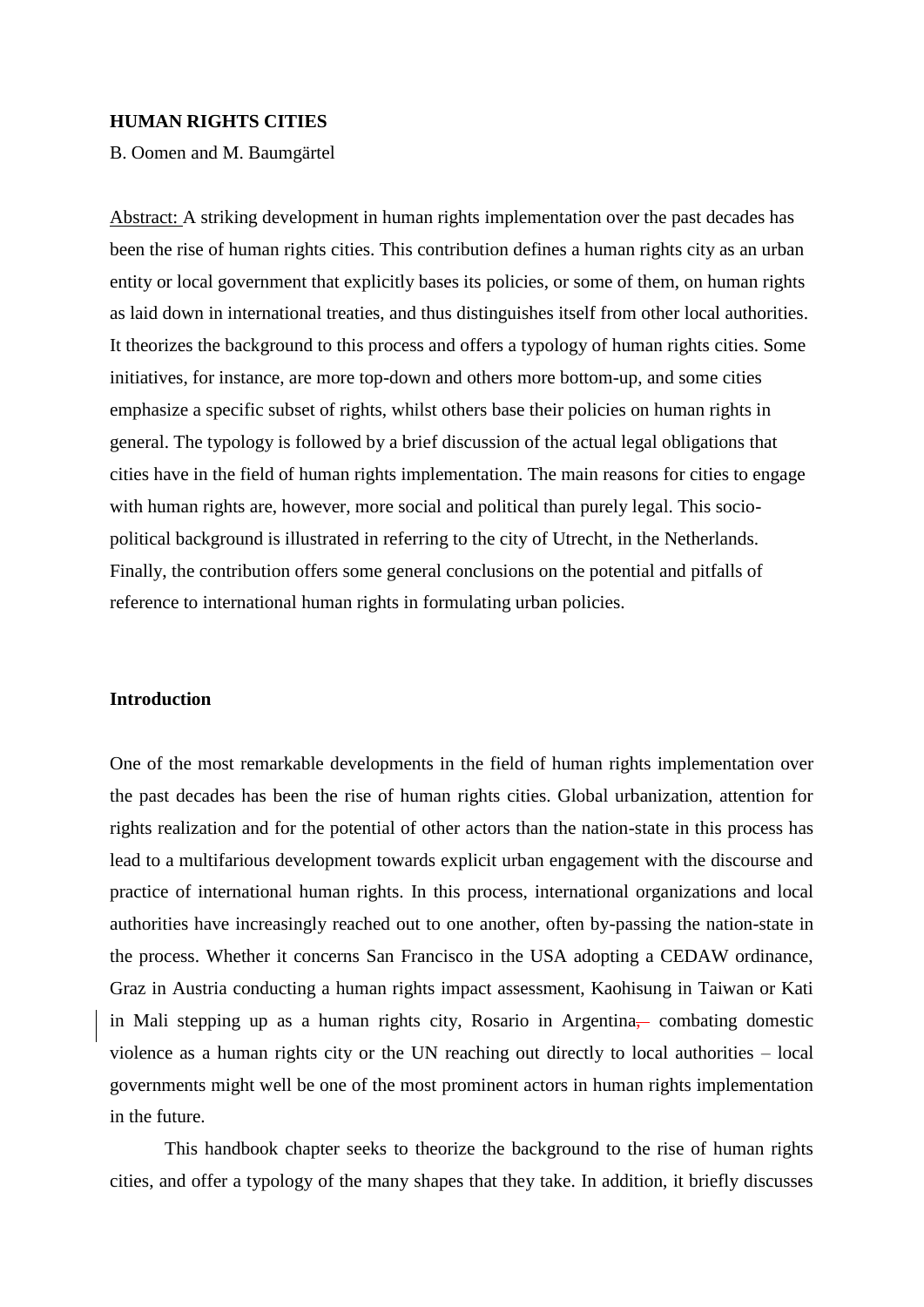the degree to which local authorities have an independent legal obligation to respect, protect and fulfil international human rights. Complementing this legal perspective with a more socio-political approach, it discusses the reasons why cities opt to engage with human rights and the potential and pitfalls involved, presenting the Dutch city of Utrecht as an illustration. The type of local government involved and the ways in which cities engage with human rights and their reasons for doing so differ considerably. Nevertheless, this article will define a human rights city as an urban entity or local government that explicitly bases its policies, or some of them, on human rights as laid down in international treaties, and, in doing so, distinguishes itself from other local authorities.

The contribution is structured as follows. After a discussion of the main reasons for the rise of human rights cities, this article will present an overview of the many ways in which these cities have come to relate their policies to human rights over the past decades. There is, for instance, the right to the city movement, but also the United Cities and Local Government initiative and regional initiatives like those initiated by the Council of Europe and the European Union. In addition, there are cities that have opted to base policies on one particular human rights issue or treaty, like CEDAW or CERD. The general typology is followed by a brief discussion of the actual legal obligations that cities have in the field of human rights implementation. As is often the case, however, the main reasons for cities to explicitly engage with human rights are more social and political than purely based on these legal obligations. This socio-political background is illustrated by referring to the city of Utrecht, in the Netherlands. Finally, the contribution offers some general conclusions on the potential and pitfalls of reference to international human rights in formulating urban policies.

## **Background: reasons for the rise of rights cities**

What, first, forms the background to the rise in attention for human rights and the city? In essence, this seems to be about a number of large-scale shifts: within the human rights framework itself, in governance, in demographics and in urban identities.

A first relevant shift is the often-noted movement, within human rights discourse, from standard-setting to implementation. One of the first organizations to define the potential of human rights cities, the People's Movement for Human Rights Education, takes as its point of departure Eleanor Roosevelt's famous statement that human rights begin close to home, and that if they lack meaning there, they lack meaning anywhere (Marks and Modrowski, 2008). In spite of this insight by one of the main authors of the UDHR, most of the intellectual and practical energy of the international community in the first decades after its formulation in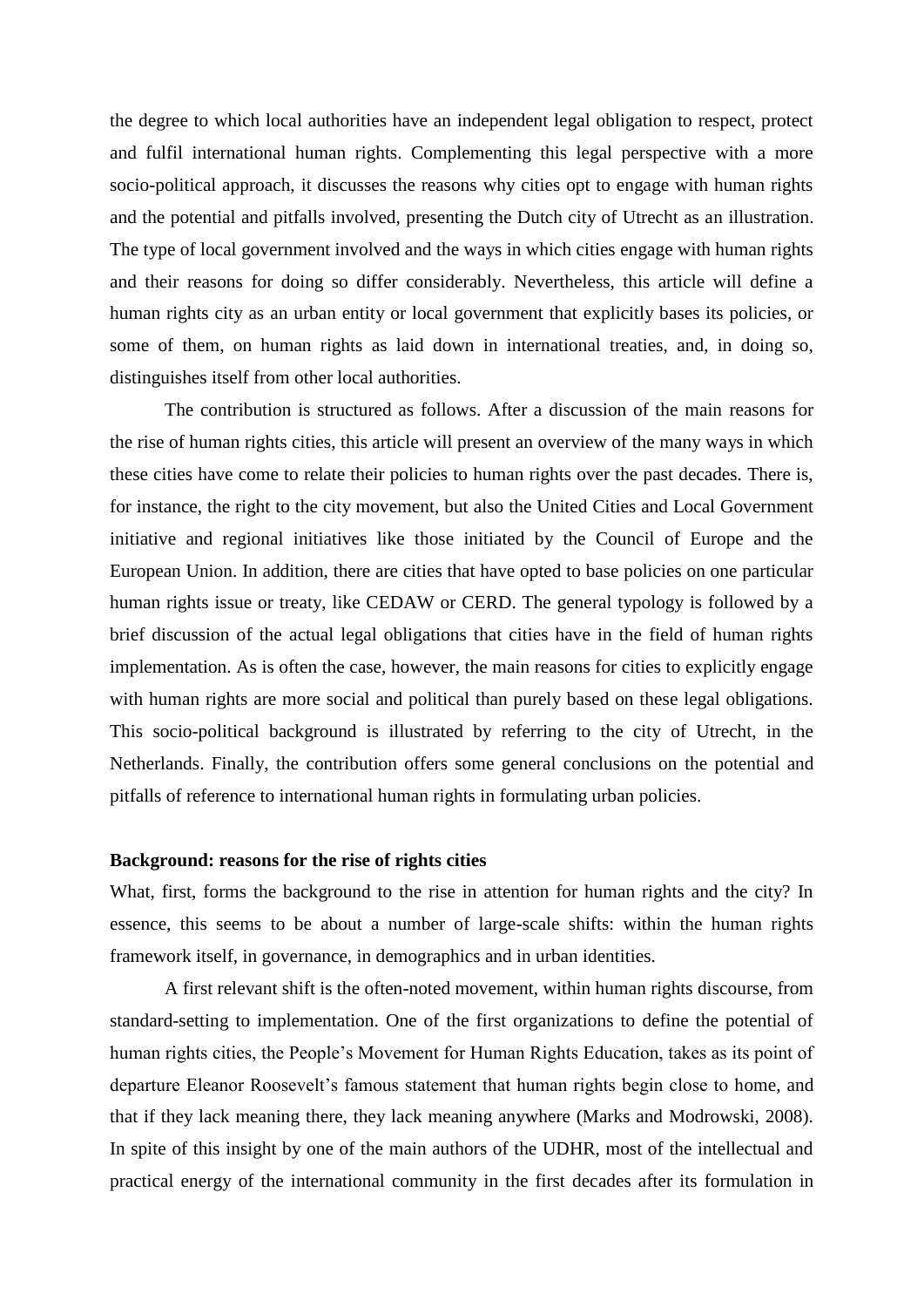1948 went into formulating binding human rights standards like the ICCPR, the ICESCR, CAT and CERD but also specialized treaties like the Women's Convention and the Convention on the Rights of the Child. Additionally, regional human rights instruments like the ECHR and ACHPR were negotiated, with an emphasis on the enforcement of rights via the judicial system.

It was only in the 1990s, with the Vienna Declaration and Programme of Action as adopted at the World Conference for Human Rights that the international community shifted its attention toward the actual implementation of human rights. The Vienna Declaration of 1993, adopted at the end of the Cold War, emphasized the importance of human rights education and of human rights monitoring and encouraged the establishment of national human rights institutions.<sup>1</sup> The emphasis on implementation led to a shift, in research and practice alike, away from the nation-state and towards the role of other actors in the realization of rights. One manifestation of this was the widespread recognition, described elsewhere in this volume, of the role of NGOs and businesses in human rights implementation. Another was the setting up of national human rights institutions all over the world to promote and protect human rights at the national level.

In a parallel trajectory supranational enforcement of human rights was strengthened, in expanding the powers of human rights monitoring bodies, appointing special rapporteurs and setting up a new Human Rights Council with the power to periodically review the human rights record of all UN member states. All these bodies would increasingly emphasize the role of local authorities in implementing human rights. The Special Rapporteur on Violence against Women, to take one example among many, in visiting Italy in 2012, did not only speak to representatives of the national government and various NGOs, but also visited Rome, Milan, Bologna and Naples, and in her report explicitly referred to the importance of local political will to address violence against women.<sup>2</sup>

A related reason for the rise of rights in discussions on urban policies is the expansion of the rights catalogue itself, and a number of marked shifts in emphasis. Even if the indivisibility of all human rights has always been a formal principle in the international human rights discourse, social and economic rights have gained in enforceability, and thus also in importance, over the past decades (Coomans, 2006). In addition, the due diligence obligations of states in not only not violating but also actually undertaking action to realize human rights obligations have been worked out more explicitly in legal instruments and case law over the past decades. All this has made it more reasonable to shift focus to that level of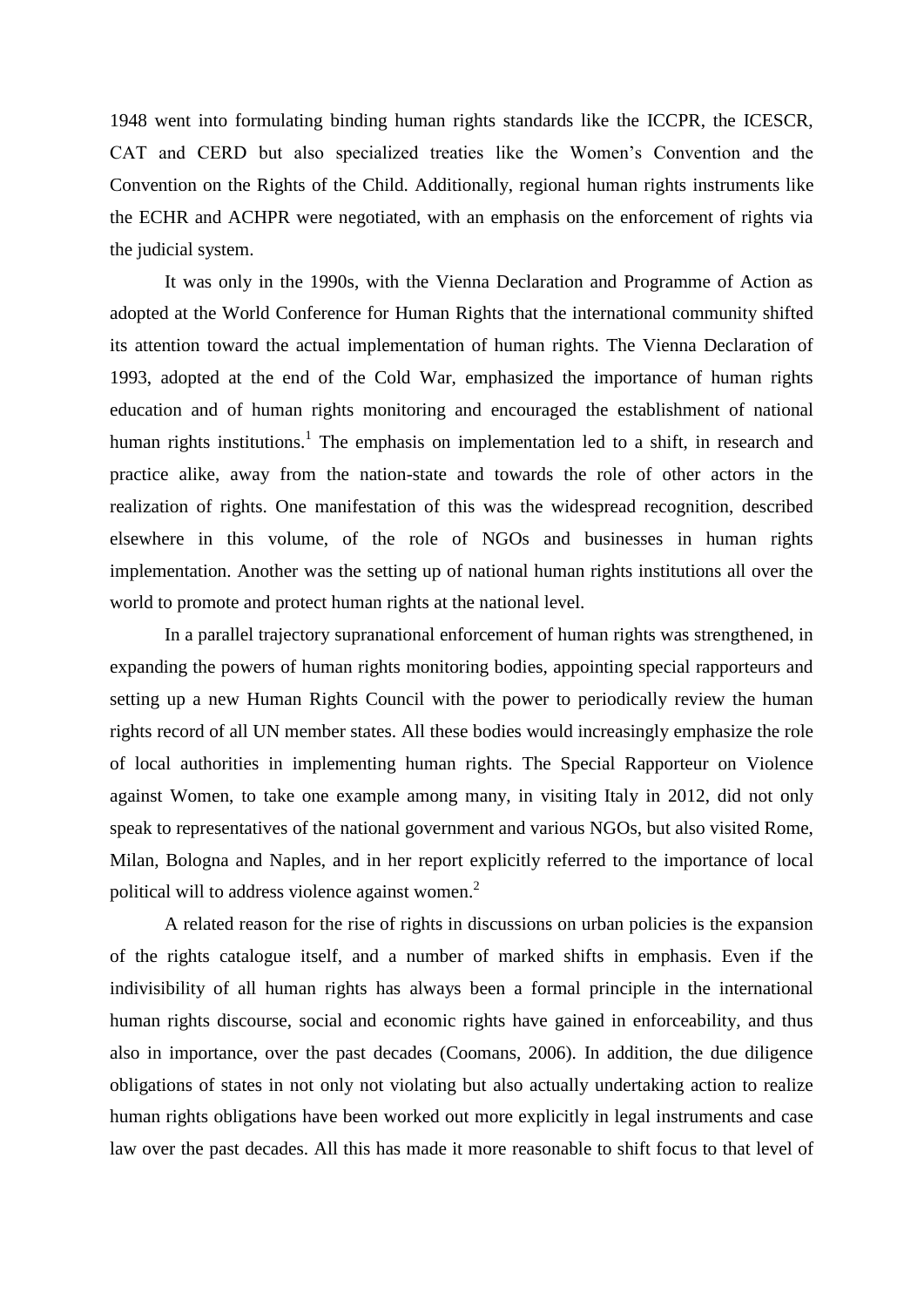government best placed to realize rights like the right to education, housing and health care: the local government.

An important shift in governance that also partly explains the rise of human rights cities is the global trend, initiated in the 1980s, towards the decentralization of governmental powers (Otto and Frerks, 1996). Whether this trend was fuelled by theories of good governance and new public management, notions of pluralism and local autonomy or merely by the desire to cut state expenditures, most countries in the world have – over the past decades – transferred important powers to local authorities. Many of these powers concern fields in which human rights can either be realized or be violated: from safety to land tenure, and from education and health care to the gathering of information with the privacy concerns related to it.

An additional reason for international organizations to cast their eyes on cities as loci for rights realization lies in global demographics. In 2008, for the first time in history, more than half of the world lived in towns and cities.<sup>3</sup> This number is expected to rise to almost 5 billion people in 2030. Cities, sociologists state, hold a unique potential for human empowerment and for solving social and environmental problems. At the same time, they face important challenges in the field of social cohesion. With people from many different areas and backgrounds grouped together who have often moved to the city in search of individual autonomy, citizens and governments alike seek to identify a discourse that unites urban residents and forms a common frame of reference in setting out the mutual expectations of the city and its inhabitants.

A final and related shift is closely related to the population increase in cities. Whereas many cities long precede the nation-state and their residents have long felt more attached to their city than to the nation itself, the past decades have also witnessed a marked increase in the assertion of autonomy, and urban identity, of individual cities and local authorities. The rise of city marketing illustrates the degree to which cities, for instance in Europe, have moved from considering themselves as an engine for economic growth to also investing considerable resources in the construction, management and communication of the city's image, to residents and outsiders alike (Paddison, 1993; Kavaratzis, 2004; Kavaratzis, 2004)

In all, it is the interplay between the evolution of the human rights framework, shifts in global governance and global demographics as well as the changing self-image of cities that explains the rise of human rights cities since the early 1990s.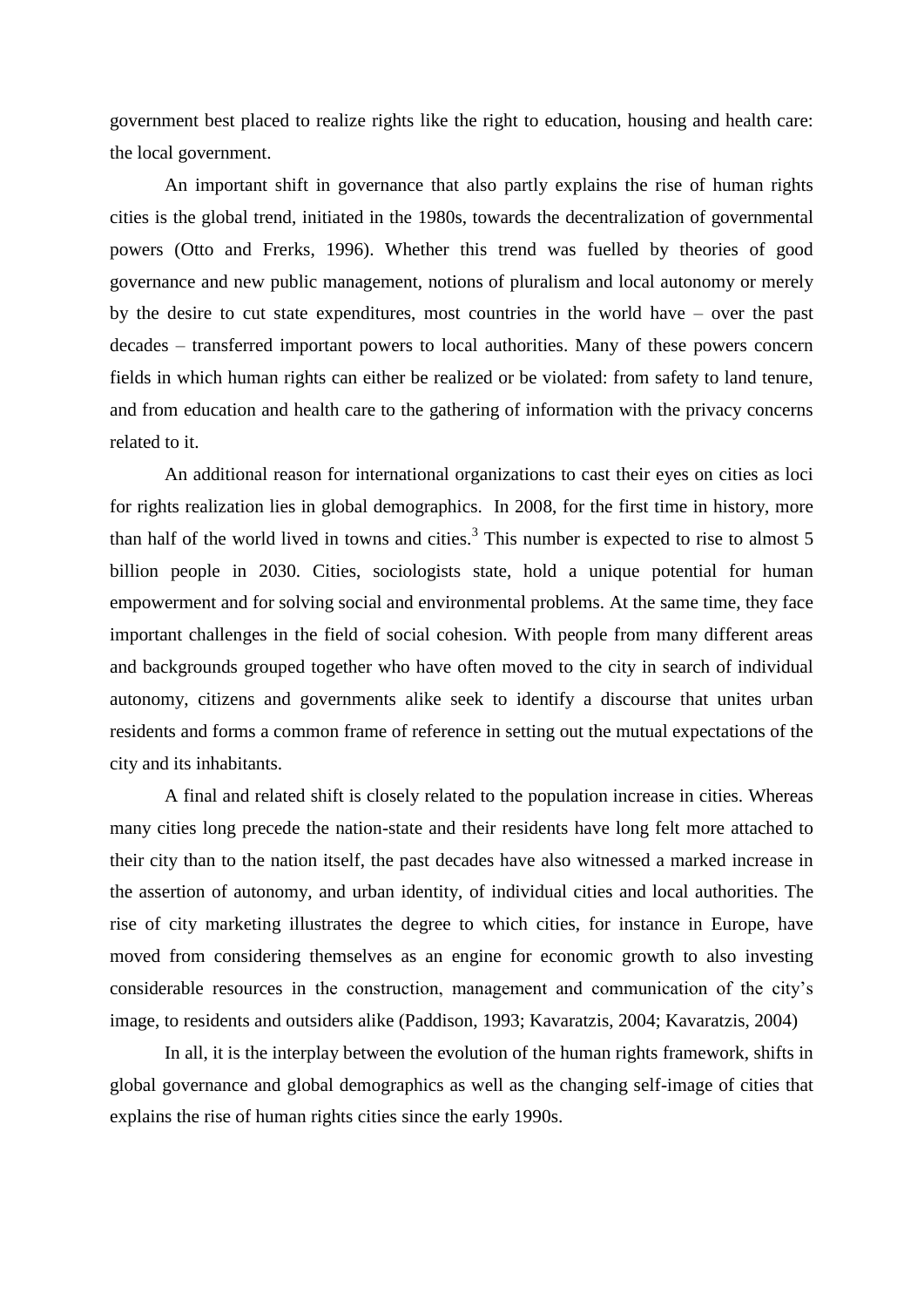# **Towards a typology of human rights cities**

Even if more and more cities explicitly engage with international public law, the discourse on the relevance of international human rights to the city comes in many different forms, with the initiative taken both from a top-down and a bottom-up angle, with emphasis on specific subsets of rights, but also to human rights in general. This section seeks to describe some of these ways in which cities engage with human rights in general, giving examples of the cities concerned. Whereas the relationship between rights and city long precedes the formation of the nation-state, the overview focuses on current urban politics which refer to international human rights.

#### *The right to the city movement*

A movement preceding and inspiring current human rights city initiatives was the rally around the notion of the 'right to the city', which has resulted in a European Charter on the Right to the City and attempts to draw up a World Charter.<sup>4</sup> The term has its origins in French sociologist Henri Lefebvre's 1968 essay *La Droit à la Ville.* Reacting to a process of urbanization (in Paris and elsewhere) which was increasingly driven by the interests of capitalism and business, Lefevbre proposed the right as 'a cry and a demand' (Lefebvre, 1996 [1967]). In this opinion, the creation of urban spaces (Lefebvre, 1996 [1967]) reinforced already existing social inequalities, thus necessitating a response from those disadvantaged in that process (Plyushteva, 2009). Marxist geographers like Harvey continue to understand the right to the city in this way, suggesting that to invoke the right means 'to claim some kind of shaping power over the processes of urbanization, over the ways in which our cities are made and remade and to do so in a fundamental and radical way' (Harvey, 2012: 5). Here, the right to the city becomes a prism through which to critically investigate the relationship between social exclusion, social rights and social justice in public spaces (Mitchell, 2003). Sceptics, however, have argued that changes in urban design alone cannot bring about a restructuring of the global capitalist economy (Plyushteva, 2009). Hence, many contemporary NGOs, CSOs and social movements use a less politicized version of the term and strive simply for the creation of 'a just, accessible and enjoyable city' (Plyushteva, 2009; Mayer and Palmowski 2004; Mayer, 2009).

What, then, does the right to the city concretely entail? Whilst many urban social movements rely on the idea, the right to the city is still very much an umbrella slogan (Mayer, 2009). Attoh (2011) argues that it can be invoked to claim socio-economic rights (like the rights to housing or transportation), liberty rights (right against surveillance or police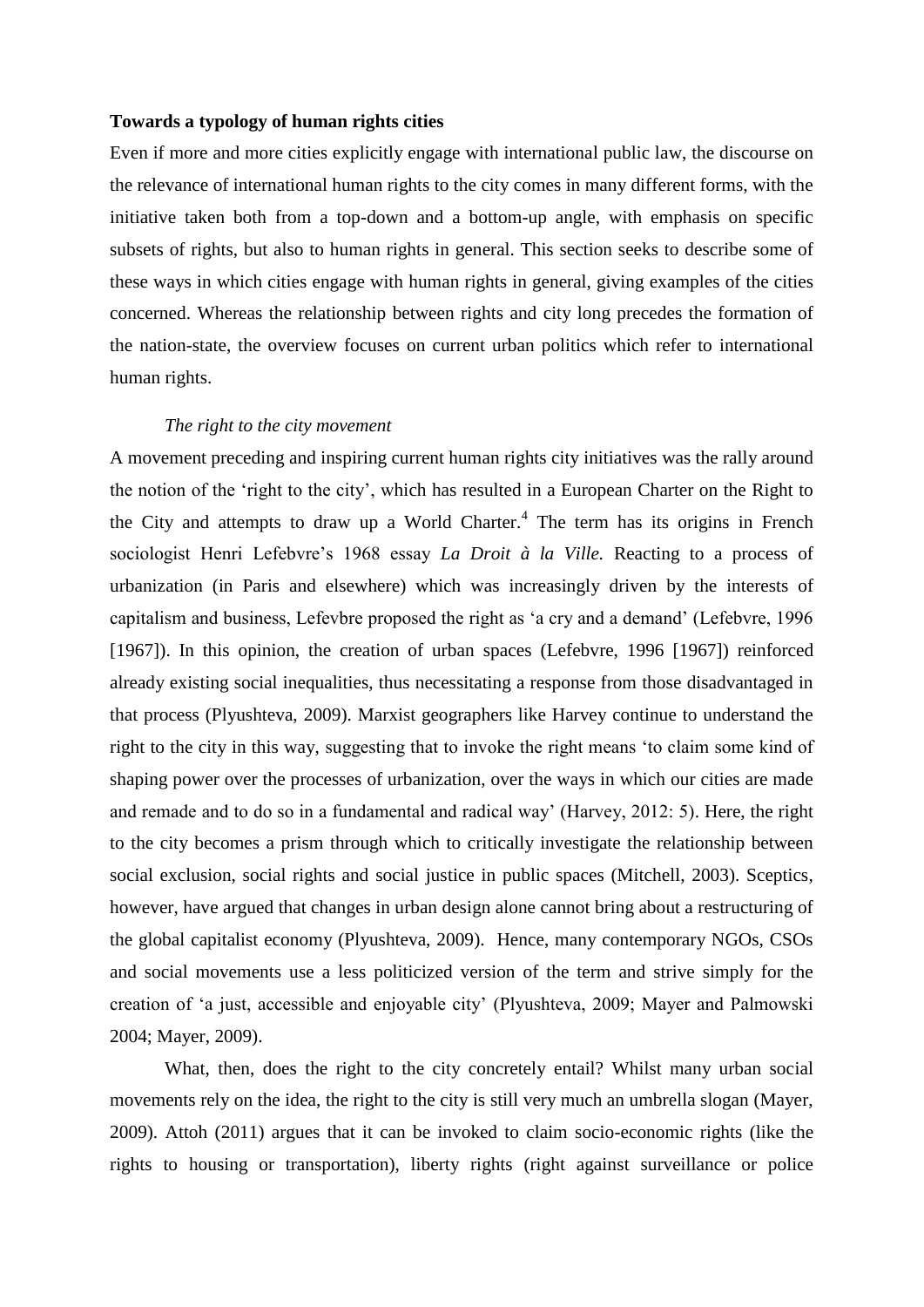brutality) or group rights (of women or minorities). To complicate matters further, the term has been used by groups as divergent as the homeless, small business owners, or working class people (Marcuse 2009). The 'conceptual fuzziness' of the right to the city has been endorsed by many scholars as '[t]he ability to link the rights of bus riders to those of the homeless or those of welfare recipients must be seen as a strength' (Attoh, 2011: 678). In almost all cases, however, reference to the right to the city includes a demand for democracy and participation. To name only one instance, Dikeç and Gilbert (2002) argue that the right to the city is best described as 'a new societal ethics' which entails that residents are allowed to fully participate in urban society. Finally, good urban governance ideals play an important role and have led to the development of 'toolkits on participatory decision-making, transparency in local governance and participatory budgeting' (Mayer, 2009: 368). The latter policy, for instance, has been implemented in Porto Alegre and 70 other cities around the world.

For all its vagueness, the right to the city has made its way into a number of (quasi) legal instruments, like the European Charter for the Safeguarding of Human Rights in the City, adopted in Saint Denis during the Second Conference for European Cities on Human Rights in 2000.<sup>5</sup> This Charter, which was signed by 400 cities, defines the city as the future of mankind. 'The city today is home to all kinds of assemblies and, above all, a space for personal development. At the same time, it is the locus for contradictions, conflict and danger: The urban space with its anonymity on the one hand is a source of all types of discrimination rooted in unemployment, poverty, and disdain for cultural differences, while simultaneously municipal and social practices are appearing, which increasingly build on the principle of solidarity' (European Conference of Cities for Human Rights, 2000). Within this Charter, the right to the city is set out as follows: Art. 1 (1): The city is a collective space belonging to all who live in it. These have the right to conditions which allow for their political, social and ecological development but at the same time accepting a commitment to solidarity. Art. 1 (2): The municipal authorities encourage, by all available means, respect for the dignity of all and quality of life of the inhabitants.

In addition to the European Charter, there is a work plan seeking to define a World Charter on Human Rights in the City, debated in the context of – amongst others – the World Social Forum. Within these discussions, the right to the city is defined as 'the equitable usufruct of cities within the principles of sustainability, democracy, equity, and social justice' (Ortiz, 2012). Here, again, the proposed Charter emphasizes both general human rights and a number of specific rights related to the city, considering the city as a sphere for the realization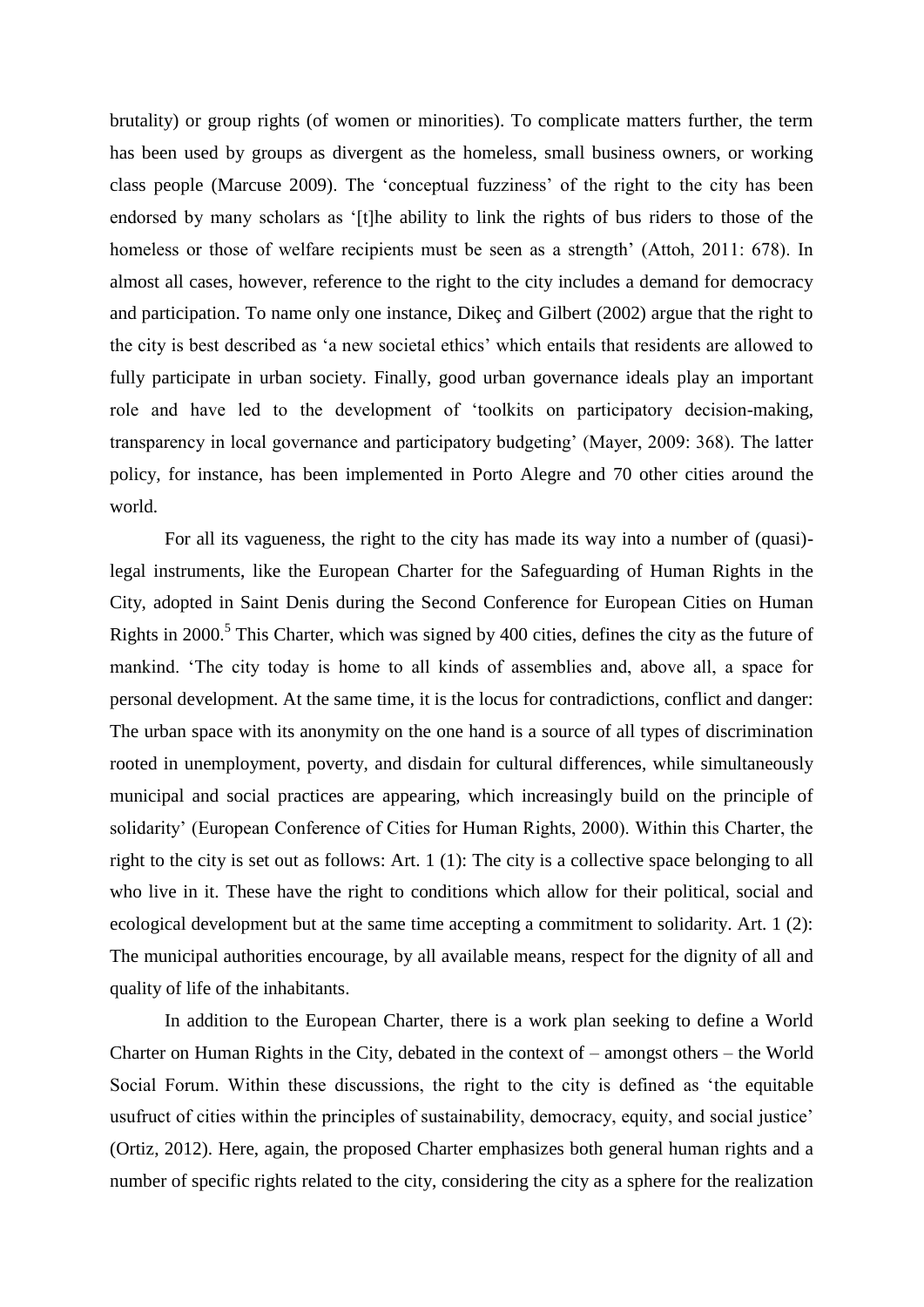of all human rights, emphasizing the social function of the city and calling for its democratic management (Ortiz, 2012). The end goal here is the formulation of an instrument that could be adopted by the UN system, regional human rights defenders and governments as a legal reference in the adoption of the right to the city as a human right. One of the main reasons why the World Charter has not yet come about is the severe disagreement on a number of key features, for instance the limitation of the scope to the city (thus negating, for instance, the popular settlements in which many human rights abuses take place).

#### *Human rights cities*

The term human rights cities as such, however, was used firstly by the NGO The People's Movement for Human Rights Learning (PDHRE). The NGO was founded in 1989, and explicitly takes the Vienna Declaration of 1993 as a point of departure for its work in the field of human rights education and realization. Its central assumption is that learning about human rights, and implementing these insights, can improve society (PDHRE, 2007). It defines a human rights city as a 'city or a community where people of good will, in government, in organizations and in institutions, try and let a human rights framework guide the development of the life of the community' (2007: 3). In addition, the organization emphasizes the importance of the engagement of all local stakeholders in mobilizing human rights to bring about social change.

In an overview work published in 2008, the organization set out the steps to be taken in the formation of a human rights city, based on insights in the field of participatory community-based research and critical pedagogy: setting up a steering committee representing the main sectors of society, drafting a plan of action that links community priorities to human rights, implementing the work of the human rights city and sharing insights (Marks and Modrowski, 2008). With its emphasis on civic engagement and the transformation of attitudes, the movement explicitly seeks to address and modify local power relations. Since the founding of the NGO, dozens of cities worldwide have adopted the title of human rights city, albeit with very different forms of actual engagement with human rights. In the world's first human rights city, Rosario in Argentina, 35 organizations uniting from indigenous people, human rights organizations, sexual diversity organizations, development bodies and women's groups signed a joint agreement in 1997, resulting in amongst others attention for violence against women in police training, human rights education and local activities to ensure the right to a clean environment (PDHRE, 2007). By now, there are dozens of human rights cities that have followed the PDHRE methodology, ranging from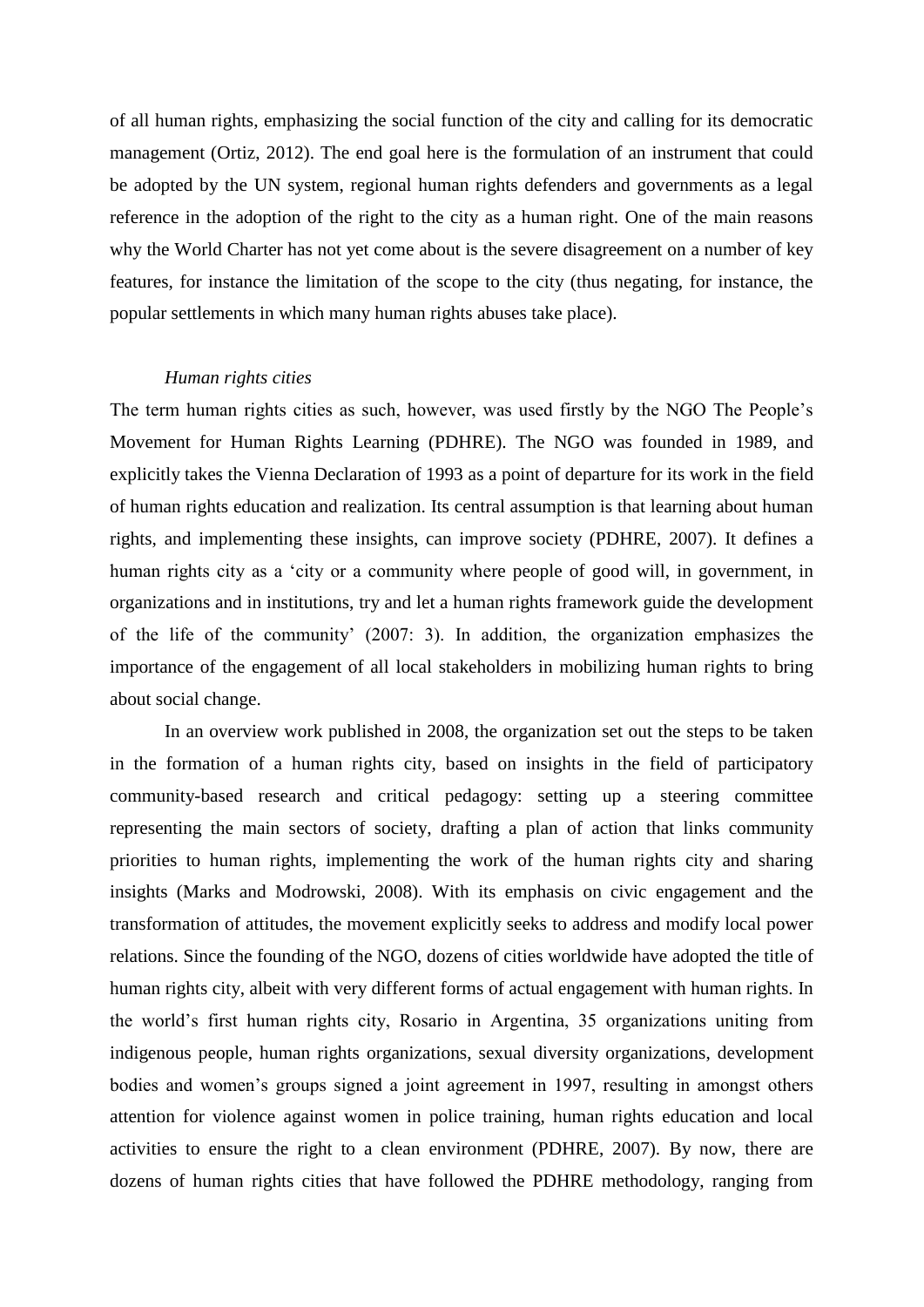Porte Alegre in Brazil to cities in Ghana, Kenya, Rwanda, Mali, India, Canada and the Philippines. In addition, Washington DC adopted a resolution to become a human rights city in 2008, aiming to make the city 'a model for communities around the world to witness practical ways the human rights framework can make every citizen a partner of sustainable change'.<sup>6</sup>

Whilst the PDHRE proposes a very specific methodology for the formation of human rights cities, there are more and more cities that adopt the identity of human rights city without making use of it. The Korean city of Gwangju, for instance, prides itself on having been in the forefront of advocating democracy, human rights, equality and peace, and having partaken in the uprising against the military dictatorship in 1980.<sup>7</sup> It organized a conference for 100 human rights cities in 2011, setting up a human rights cities forum and issuing the Gwanju Declaration on Human Rights City. $^8$  Similarly, the city of Utrecht – further described below - has adopted the identity of human rights city without explicit involvement of the PDHRE.

One of the first European cities to have engaged extensively with the topic was Barcelona, where human rights became part of municipal policies in the early 1990s when Mayor Maragall established the position of the Civil Rights Commissioner, which later became the Civil Rights Department (CRD) of Barcelona (Grigolo, 2011b). The initiative was taken in order to address the consequences of 'new' waves of migration and to deal with the increasing racial, ethnic, and religious diversity in the city. In the beginning, the CRD established a number of services such as the Office for Non-Discrimination (OND) and the Office of Religious Affairs  $(OAR)$ . The OND, for instance, provides legal services to individuals who want to file a complaint of discrimination against private persons or public bodies (Grigolo, 2011a). The City of Barcelona also ratified the European Charter for the Safeguarding of Human Rights (ECHRC) in 2000; the incorporation of ECHRC provisions into local ordinances has been on the agenda ever since. Most recently (that is, since 2004), more attention has been paid to women and LGBT rights. New municipal services have been established and women and LGBT rights have been promoted across all city departments (Grigolo, 2011b). As Grigolo concludes, 'it is fair to say that Barcelona is a "city of (human) rights" as the RDC and other departments have made a genuine effort to safeguard human rights (2011a: 7). Particularly successful has been the promotion of minority rights and the providence of human rights education. Yet, the facilitation of human rights across local government in the broad sense as well as the city population can still be improved.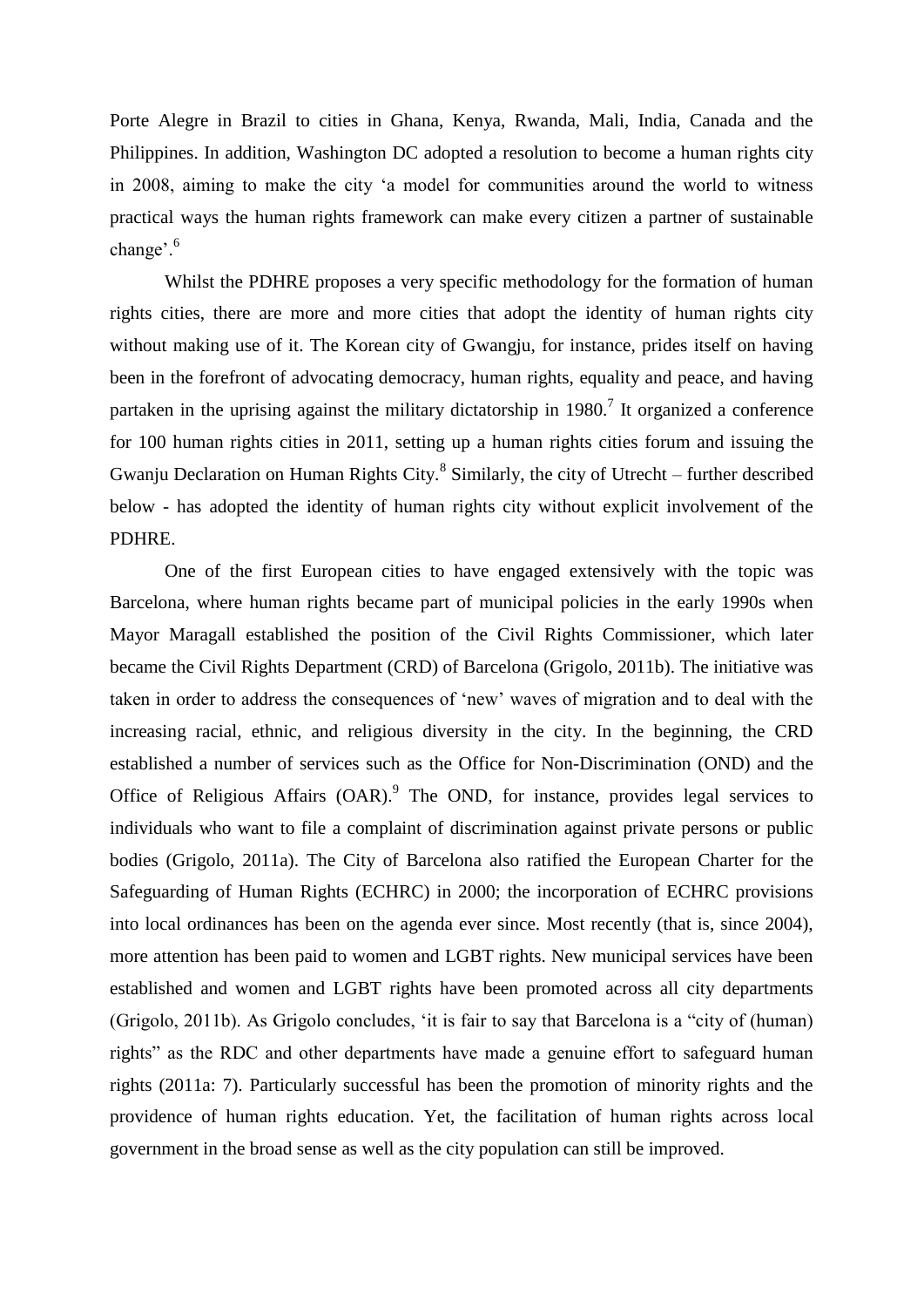The first European city formally to adopt the identity of human rights city was Graz, where the Municipal Council passed a human rights declaration in February 2001. In this document, the Council committed itself to identify the gaps in human rights protection, to inform citizens about their rights, and to take into account human rights in its actions. A 'Steering Committee', spearheaded by the European Training and Research Centre for Human Rights and Democracy (ETC) of Graz, put forward an action plan in 2002, suggesting a number of human rights policies, for instance in the protection of migrants, women, and elderly people (Schöfer, 2002). The city established the Human Rights Advisory Council in 2007, which has the task to monitor and evaluate human rights policies and to recommend further actions.<sup>10</sup> The fourth report of the Council, published in 2011, focused on four key areas, namely civil and political rights, economic and social rights, children's rights, and women rights. The authors of the report take a critical attitude in some parts of the report, for instance, in pointing out how the realization of social and economic rights was substantively impaired by political struggles on the boundaries of these rights. Nonetheless, the report also mentions positive aspects such as the successful promotion of neighbourhood and community work or progress in combating homelessness. Finally, Graz has taken steps to encourage actions by private groups and individuals. For instance, it has established a human rights award which is conferred every year, honoring extraordinary initiatives in local human rights promotion.<sup>11</sup> Since then, many European cities have followed suit, like the city of Nuremberg that relates its identity as a human rights city to its past.

It is striking how many of these human rights cities combine external networking activities with internal action. Nantes in France, for instance, aims to become 'the world capital of human rights'.<sup>12</sup> The most important and visible event is the *World Forum on Human Rights* in Nantes which is organized every two or three years by the International Permanent Secretariat Human Rights and Local Governments (SPIDH). The SPIDH, set up as a French organization in 2007, receives 'moral and financial support' from the City of Nantes, the Urban Community of Nantes, as well as the regions of Western Loire and Loire-Atlantique (SPIDH). The  $4<sup>th</sup>$  World Forum in 2010, which attracted 2,800 participants, discussed a variety of issues, from slavery to food security, in the light of the responsibility of local governments. These activities are coupled with local initiatives. Most notably, Nantes has created various citizens' councils such as the Nantes Councils for Youth, the Citizenship of Foreigners, and Handicapped People. These Councils provide a number of services (such as newsletters or information about access to justice) and function as platforms in which citizens can initiate projects and communicate with the local authorities. Furthermore, the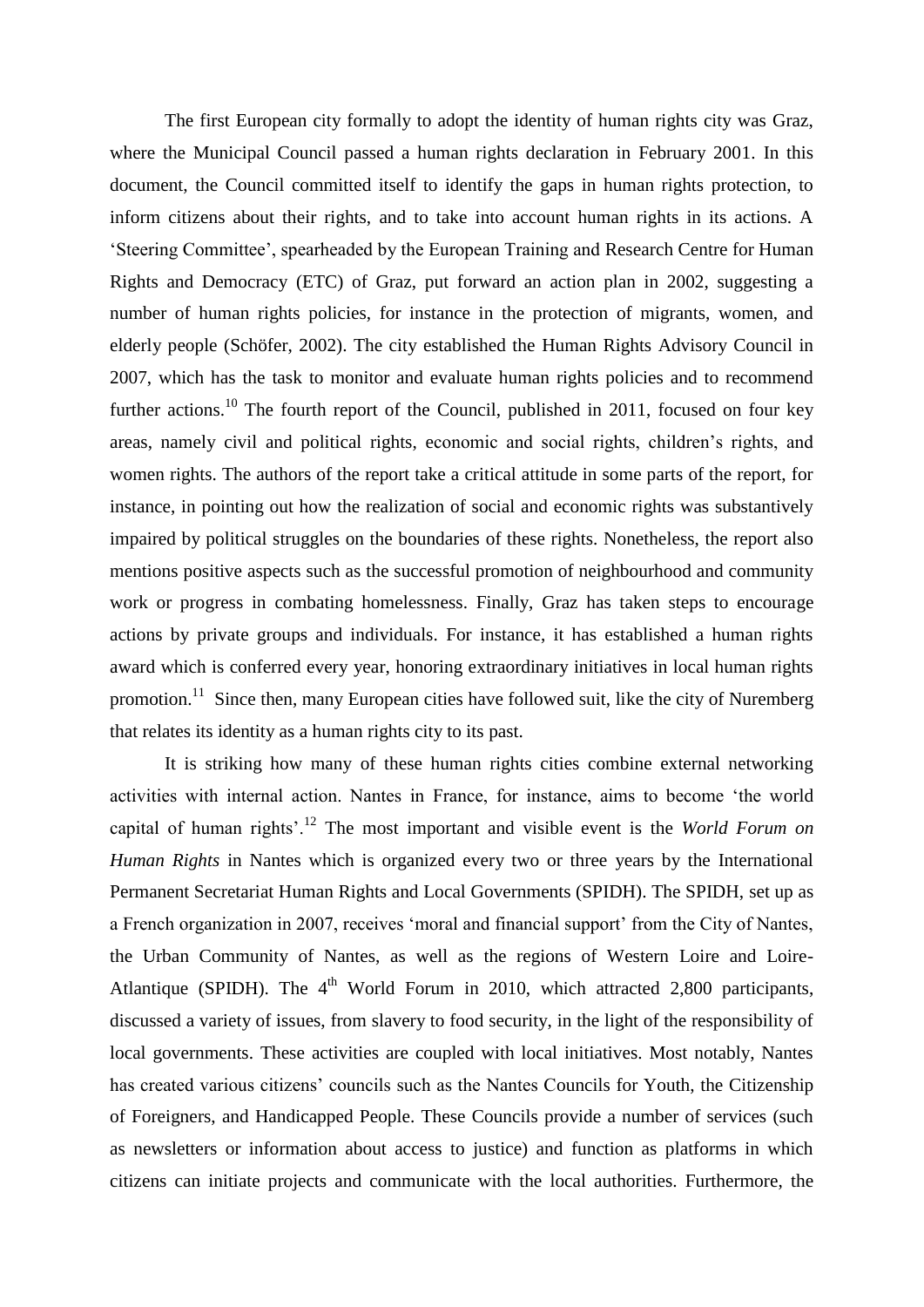Mayor of Nantes has actively promoted non-discrimination in public service in a Charter on Diversity and Gender Balance in 2007. Finally, members of the local government such as Deputy Major Ayrault and Human Rights Councilor Cécile De Oliveira have taken symbolic action in the defence of human rights such as raising the Tibetan flag from a window of the town hall  $^{13}$ 

### *United Cities and Local Government*

Apart from these cities that explicitly identify themselves as human rights cities, there are more and more local government networks that seek to incorporate human rights in their activities. One important movement in this field is the United Cities and Local Government (UCLG). This is a network consisting of over 1,000 cities and 112 local government associations worldwide, which has been described as 'probably the biggest umbrella association of local governments in the world' (Blank, 2006: 922). With its headquarters in Barcelona, the mission of UCLG is '[t]o be the united voice and world advocate of democratic local self-government, promoting its values, objectives and interests, through cooperation between local governments, and within the wider international community' (UCLG).

UCLG was established in 2004, merging three organizations, namely, the International Union of Local Authorities (IULA), the United Towns Organization and the 'Metropolis' network (Saunier, 2009). The IULA had existed since 1913 when it was created in the First International Congress of Cities and Compared Exhibition of Cities. Strongly embedded in Socialist networks in the first half of the  $20<sup>th</sup>$  century, the IULA functioned 'as a mouthpiece for self-government and a documentation network to share municipal policies and technological information' (Saunier, 2009). After the Second World War, with its location moved to The Hague, the Union tried to expand its scope beyond Europe, providing information about best municipal practices with installation, training, and demonstration projects. At the same time, it established links with the UN, which used the IULA to create local governance institutions such as the International Council for Local Environment Initiative (1990), the Cities Alliance Program (1999), or the United Nations Committee of Local Authorities (1999). The merger of the IULA with the two other networks expanded the network of cities but did not end the competition to embody the voice of local government as other local government organizations continue to exist (Saunier, 2009). UCLG retains a 'consultative status' as a non-governmental organization in the UN and regional organizations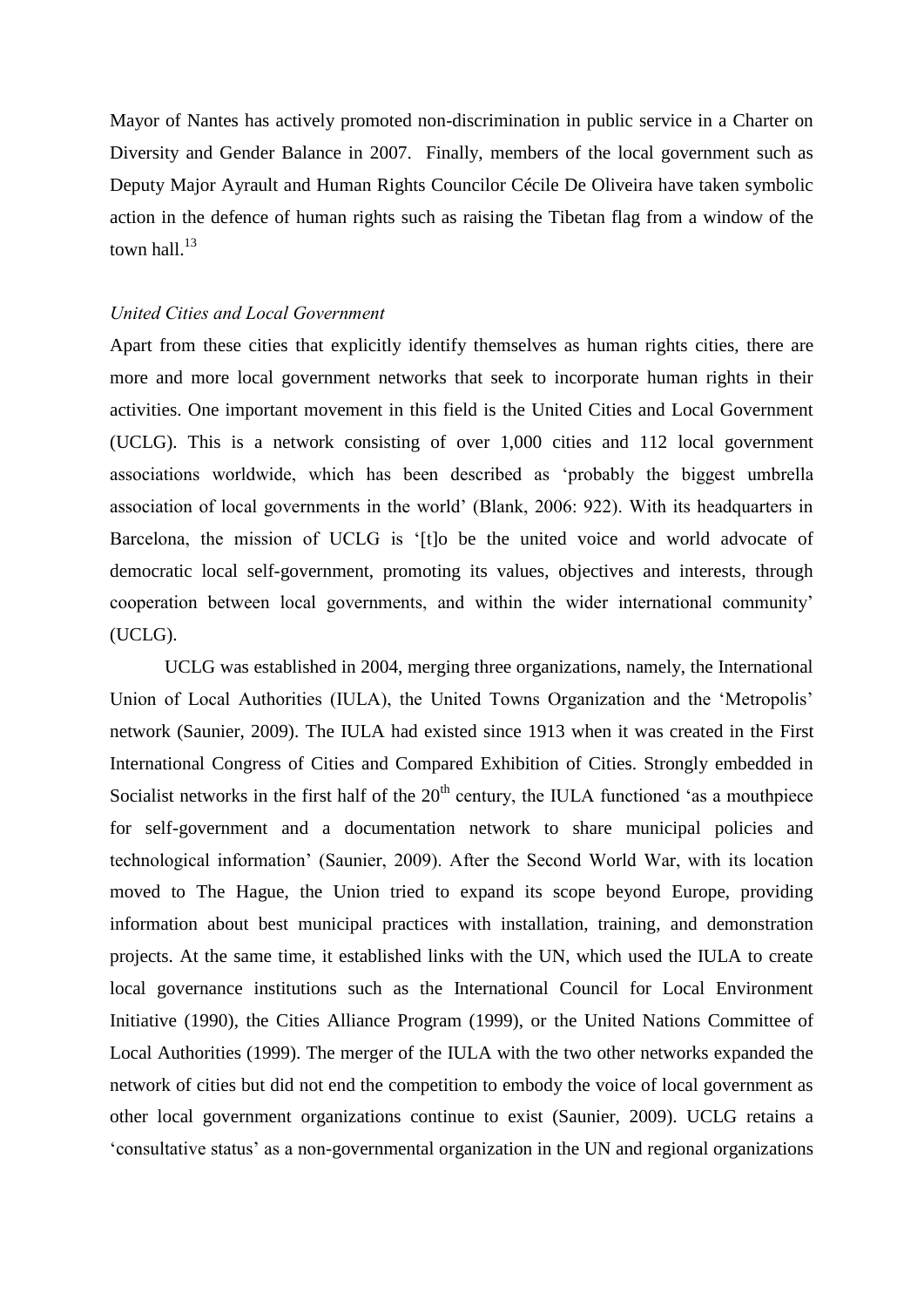and has thus to be contrasted to formal arrangements such as UN Habitat (Feyter, 2011: 99).

The legal framework of UCLG is clearly influenced by international human rights instruments. The UCLG Constitution recalls the Universal Declaration in its preamble, stating also that 'the will of the people is the basis of the authority of government' (*The Constitution of the World Organisation of United Cities and Local Governments*, 2004). It further recognizes that local governments play 'a vital role' in the realisation of human rights as they are stated in international instruments. Combating race and gender inequality as well as other forms of illegal discrimination is explicitly mentioned as one of the objectives of UCLG in Article 3 of the Constitution. Moreover, different branches of UCLG such as its Committee on Culture have looked closer into some of the problems of human rights. For instance, it has discussed the relationship between human rights and culture in the *Agenda 21 for Culture*  (UCLG's Committee on Culture, 2004).

The promotion of human rights is only one of the topics of UCLG. Nevertheless, the UCLG has increasingly referred to human rights and the city over the years, giving – for instance – its support to the process of formulating a World Charter on Human Rights in the City discussed above.

## *The case of Europe: The European Union and the Council of Europe*

Apart from individual actors seeking to reclaim and democratize public space under the heading of the right to the city, and the networks of local governments explicitly seeking to implement international human rights like the UCLC, there have also been a number of comparable initiatives initiated – primarily – within regional and international organizations. To illustrate this, this contribution will zoom in on one particular region – Europe – and subsequently on one instance of a human rights city: Utrecht.

One European organization with a strong historical interest in strengthening human rights at the local level is the Council of Europe. Over the years, its Congress of Local and Regional Authorities has become more and more proactive in encouraging human rights, adding this component to its designated mandate of promoting local and regional democracy as well as the cooperation between cities and regions.<sup>14</sup> A prominent Council of Europe organ, the Commissioner for Human Rights has come to put more and more emphasis on how a large proportion of human rights work 'should be done locally, close to the people' (The Council of Europe Congress of Local and Regional Authorities,  $2011$ ).<sup>15</sup> In addition, the Congress of Local and Regional Authorities of the Council of Europe has clearly taken on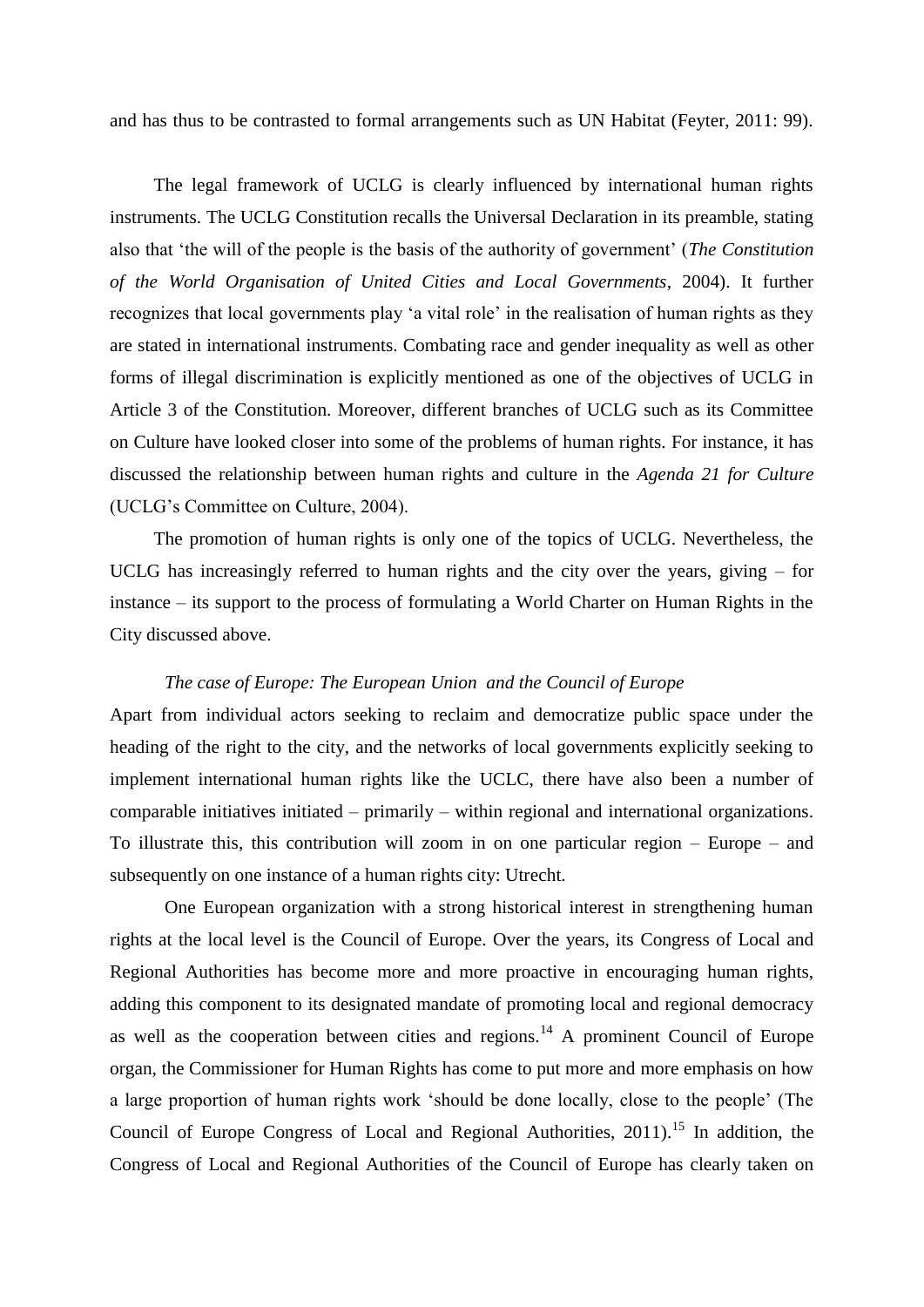human rights as a central challenge to local government. The 2012 report on 'The state of the Congress', for instance, enumerates the various aspects that the Congress focused upon in promoting human rights in that year. Firstly, it adopted a resolution calling upon local and regional governments to appoint human rights ombudsmen (The Council of Europe Congress of Local and Regional Authorities, 2011). Ombudsmen are supposed to facilitate dispute resolution between citizens and local authorities and facilitate citizens' access to public institutions. Furthermore, in 2011, the Congress adopted a strategic action plan to mobilize local governments to protect children against exploitation and sexual abuse. It thereby took another step towards the implementation of its 2009 resolution on preventing violence against children. Finally, the Congress also joined in a Council of Europe campaign to combat domestic violence, promoting the ratification by Member States of a Convention on the issue. In addition, the 2011 European Local Democracy Week, a pan-European initiative organized by the Council of Europe, had the local implementation of human rights as one of its major themes. Within the European Union, the connection between local governments and human rights is increasingly made in the context of the joined-up governance program.<sup>16</sup>

As human rights implementation involves both policy-making and public service providence, it represents another field where joint-up governance (JUG) approaches can be applied. It was in this sense that the EU Agency for Fundamental Rights (FRA) located in Vienna, Austria, used it in launching such a project in early 2010. The FRA describes joinedup governance in human rights as 'a strategy that seeks to coordinate the development and implementation of policies and actions across multi-level governance structures, with the aim to address human rights issues in a comprehensive and integrated manner' (FRA). According to FRA, this strategy entails five aspects: firstly, coordination and partnership between national, regional, and local governments as well private and public sectors; secondly, creating an awareness for human rights among citizens; thirdly, assessing the impact of human rights implementation; fourthly, using already existing EU funding for rights projects; and finally, sharing best human rights practices between local communities and cities (Kjaerum, 2011). All these measures are supposed to bring about 'a comprehensive government delivery in compliance with human rights standards to everybody in society' (FRA).

Rather than being a 'movement', JUG in human rights was initiated as an EU policy with the FRA 'in the middle of [the] project' (Kjaerum, 2011). It therefore resembles more of a 'top-down JUG,' which 'refers to initiatives emanating from the authoritative core, usually the political or strategic leadership levels, which flow down to management and service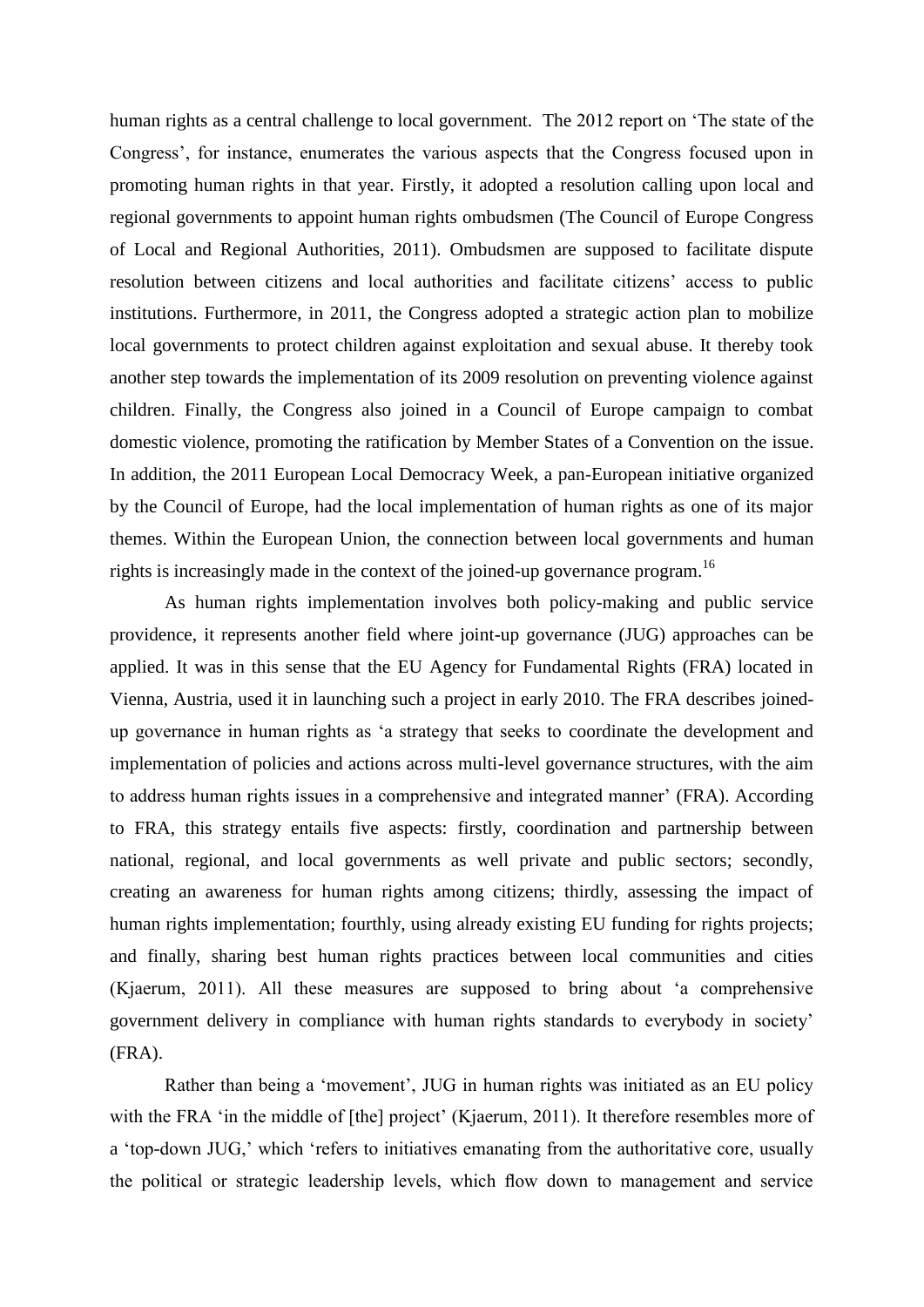levels' (Keast, 2011: 222). This does not mean, however, that the FRA project cannot gradually evolve into a bottom-up JUG where policy initiatives are taken by the participating cities themselves.

# *Reference to specific rights*

Apart from the cities that generally adopt human rights as a policy framework, there are also many cities that opt for basing policies on one particular treaty, and  $-$  in doing so  $-$  going further than the standards set nationally.

One example is the way in which San Francisco adopted CEDAW, the Women's Convention, as a local ordinance in 1998. Three years after the Women's Conference in Beijing, and with little hope for its ratification by the US, this law was essentially the result of lobbying efforts of a coalition of community groups lead by the Women's Institute for Leadership Development (WILD for Human Rights) (Lozner, 2008). In adopting it, San Francisco agreed to be kept to the CEDAW standards of human rights protection, and to establish a CEDAW task force. Over the years, this task force has focused on conducting gender analyses, and on thematic areas like violence against women, women in the workplace and girls.<sup>17</sup> It also successfully took initiatives like citywide gender budgeting. The initiative has led community organizations in New York and Los Angeles in the USA to propose local human rights ordinances as well, in this case to adopt CEDAW and CERD simultaneously at the local level.<sup>18</sup> In addition, dozens of American cities have passed resolutions supporting the ratification of CEDAW.<sup>19</sup>

Another example of cities focusing on one particular human rights issue is the International Coalition of Cities against Racism, an initiative launched by UNESCO in March 2004 to establish a network of cities interested in sharing experiences in order to improve their policies to fight racism, discrimination, xenophobia and exclusion.<sup>20</sup> It is divided into a number of regional coalitions of which the first one was the European Coalition of Cities against Racism (ECCAR), which was created in December 2004. The overarching aim of the international and regional coalitions is 'to supply local authorities with an operational programme that will allow a more efficient implementation of policies against discrimination' (UNESCO 2005). To this end, the ECCAR adopted a ten-point action plan which included, amongst others, setting up a monitoring network to promote equal opportunity practices. Part of the ECCAR are 104 European municipalities including Nuremberg (where the ECCAR was created), Krakow, Barcelona, Paris, and Stockholm (ECCAR). Other 'Lead Cities' of regional networks include Casablanca (Arab region), Durban (African region) and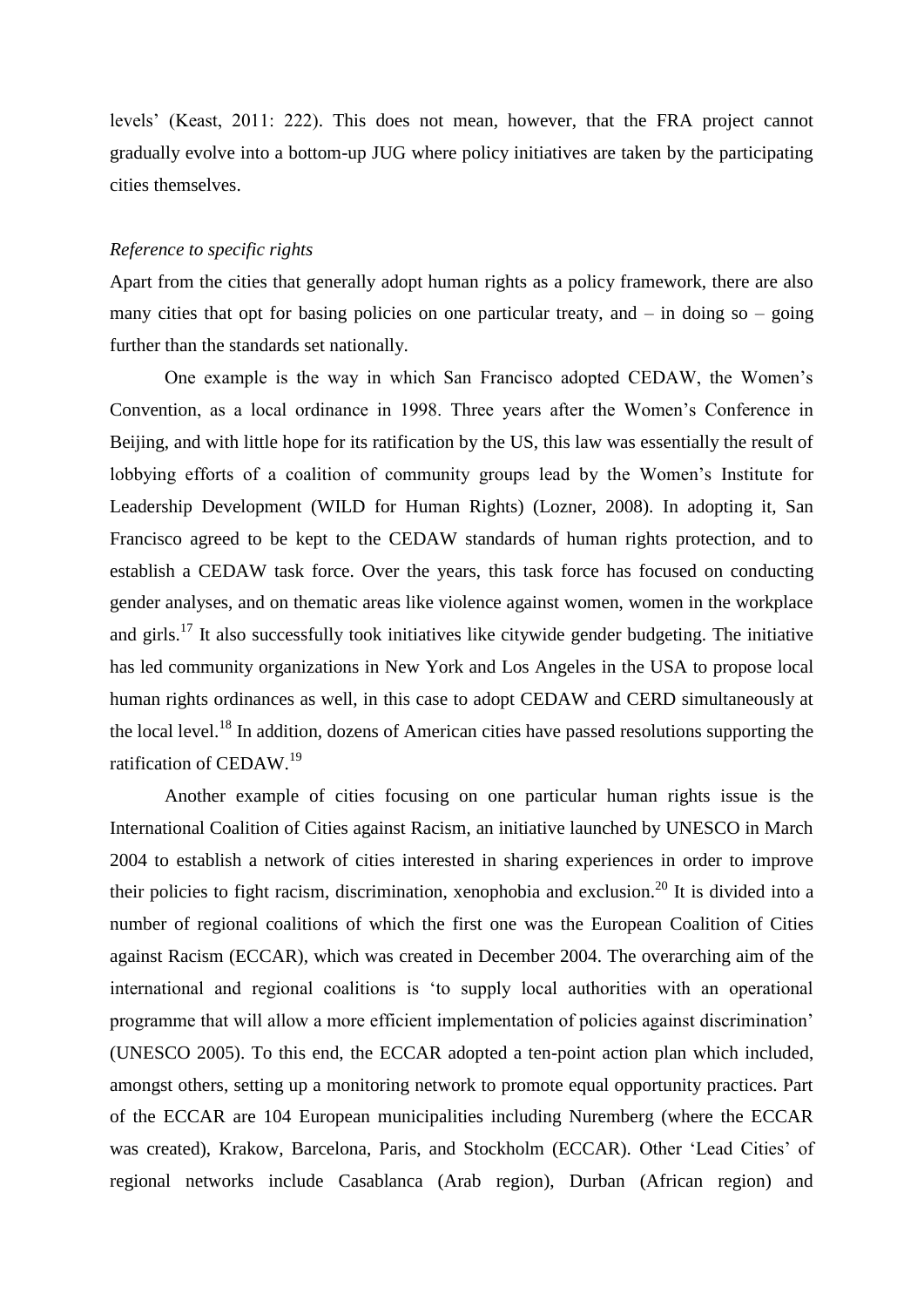Montevideo (Latin America and Caribbean). All regional coalitions together have more than 300 members, including not only cities but also local government associations. The UNESCO website provides for examples of best practices, describing specific projects that cities have implemented in order to fight racism and related discrimination.<sup>21</sup>

#### **3. The legal obligations concerned**

Whereas there are more and more local authorities and cities to explicitly base (part of) their policies on international human rights, there are many others for which human rights hardly constitute a daily point of reference. This raises the question to what extent all local authorities have a duty to respect, protect and fulfill human rights in general policy making and in individual contacts with citizens. National states, of course, are the actors to sign and ratify human rights treaties, and are thus bound to realize that obligations set out in them. But to what extent are local authorities duty bearers in their own right?

Whereas the answer to this question depends strongly on the type of right involved and the constitutional dispensation of the country concerned, one can generally state that international legal obligations also bind local authorities where this is applicable (Meyer, 2009). The general principle behind this is set out in art. 28 of the UDHR: 'Everyone is entitled to a social and international order in which the rights and freedoms set forth in this Declaration can be fully realized'. Human rights create entitlements to an order that ensures their realization. It is, however, rare for human rights treaties to explicitly hold other actors than State Parties responsible for the human rights enshrined in them. One exception is the Convention on the Rights of the Child, of which art. 3 explicitly holds that 'In all actions concerning children, whether undertaken by public or private social welfare institutions, courts of law, administrative authorities or legislative bodies, the best interests of the child shall be a primary consideration'.

More often, the way in which the human rights obligations also apply to local authorities is set out in case law and general recommendations and country reports by international monitoring bodies. For instance, in *Assanidze vs Georgia,* for instance, the European Court on Human Rights and Fundamental Freedoms from 1950 set out how

'The authorities of a territorial entity of the State are public-law institutions which perform the functions assigned to them by the Constitution and the law. In that connection, the Court reiterates that in international law the expression "governmental organisation" cannot be held to refer only to the government or the central organs of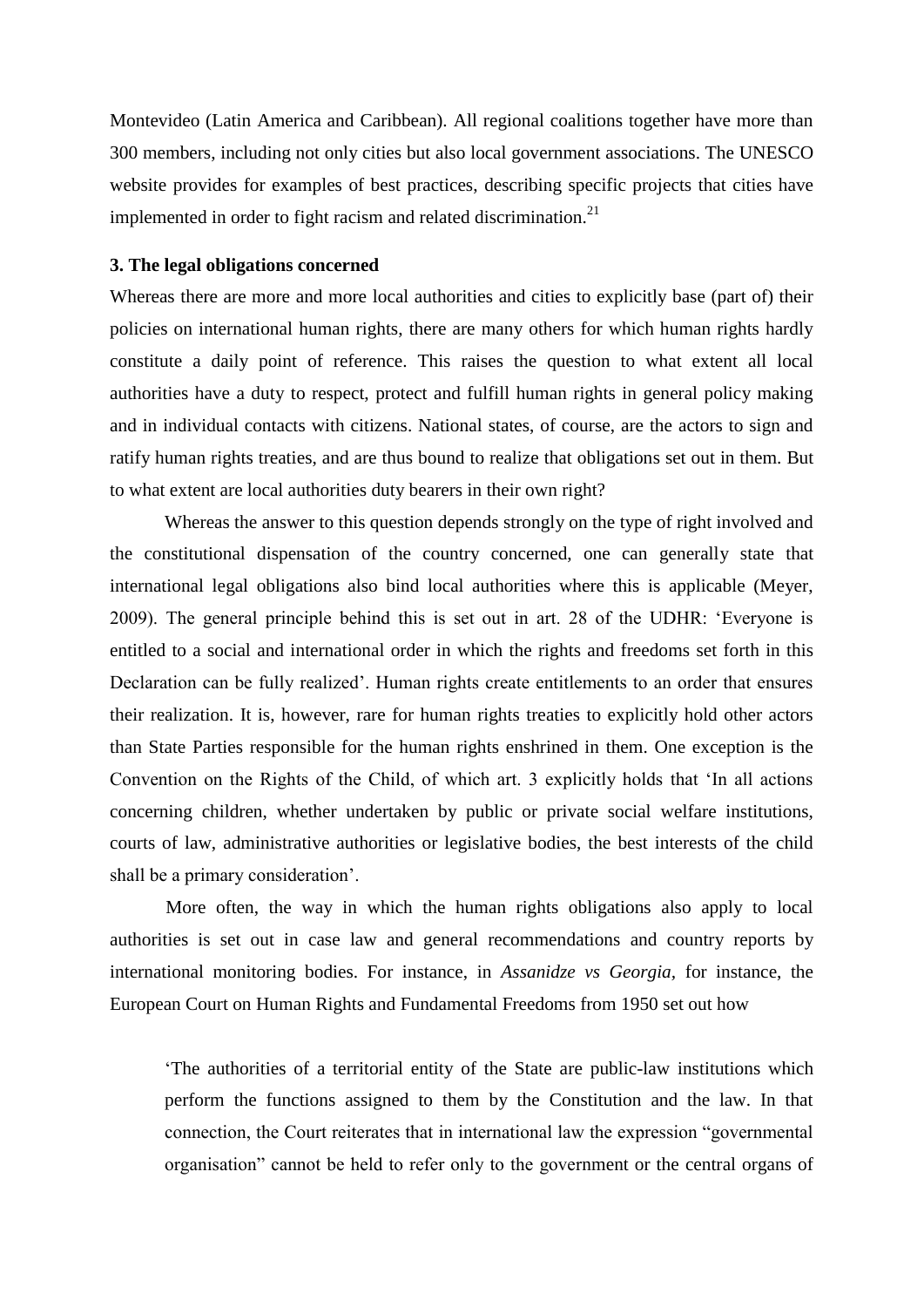the State. Where powers are distributed along decentralised lines, it refers to any national authority exercising public functions.<sup>22</sup>

This is also clear from the way in which many human rights monitoring bodies directly refer to municipalities and local authorities in their recommendations and country reviews (Meyer, 2009).

Whilst local authorities will, in many cases, be the duty bearers to realize international human rights ranging from the right to privacy to the right to shelter, the mechanisms by which this obligation arises, and can be called in, depend on the type of right involved and the question as to whether the country concerned has a monist or a dualist constitutional dispensation. First, there is the question as to whether the right involved is justiciable, and can thus be put to a court, but also to a public authority, by an individual. In classical international law doctrine, this mostly concerns civil and political rights, which have – over the past years – also increasingly been interpreted as entailing positive obligations. For example, the European Court of Human Rights held the right to life as enshrined in art. 2 to have been violated by the local authorities in Turkey that allowed houses to have been built on a rubbish heap, resulting in the death of 39 people after a methane explosion. Whereas the court held that it was not its role to decide on the best policy to adopt in dealing with the social, economic and urban problems in Istanbul, Turkey, there was a positive obligation to take preventive measures which fell 'precisely within the powers conferred on the authorities'.<sup>23</sup> Similarly, the Supreme Court of India has interpreted the right to life in its constitution as prohibiting, for instance, the eviction of pave dwellers from the streets of Bombay because this threatened their livelihood (and thus, ultimately, their life). $24$ 

Increasingly, however, social and economic rights themselves are considered to have a justiciable 'minimum core content', and to be self-executing in that they allow citizens to pursue claims in a court of law, if needed (Coomans, 2006; International Council on Human Rights Policy, 2005). The Committee on Economic, Social and Cultural Rights, for instance, already held in 1990 that a number of these rights are capable of immediate application 'by judicial and other organs in many national legal systems' like free and compulsory primary education. National courts, most notably in South Africa and India, have considered other socio-economic rights to have such a minimum core content. Most notably, in the landmark case of *Grootboom*, the South African constitutional court recognized the right of access to adequate housing as a minimum core content of the right to an adequate standard of living in art. 11 ICESCR, and stated that its constitution required the Cape Metropolitan Council to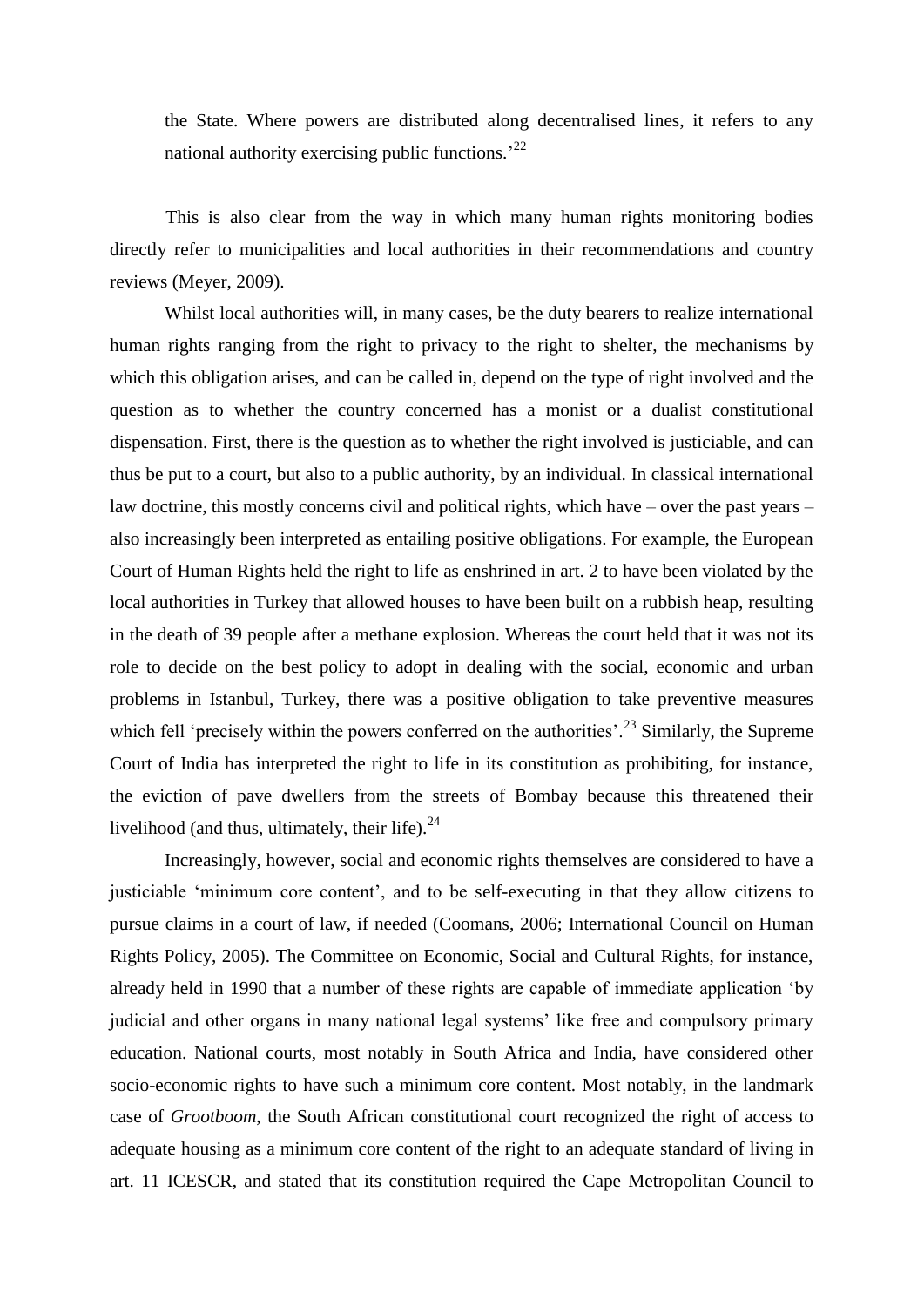devise and implement within its available resources a comprehensive and coordinated programme to realize progressively the right of access to adequate housing. The court held that in failing to make reasonable provision within its available resources for people in the Cape Metropolitan area with no access to land, no roof over their heads, and who were living in intolerable conditions or crisis situations, the local government had violated the right of access to adequate housing as enshrined in its constitution.<sup>25</sup>

The South African ruling was not only based on international human rights law, but also on the national constitution. The degree to which human rights are self-executing, and thus apply directly within a given constitutional order, depends on whether it concerns a monist or a dualist constitutional dispensation. In a monist country like the Netherlands, the rights do not have to be transposed into national legislation but can – provided that they are considered to be self-executing – be claimed directly (Kummeling, 1995; Elzinga, De Lange and Hoogers, 2008). For instance, in considering the position of an undocumented migrant child and mother who had been evicted in 2011, for instance, the Dutch administrative court held that the municipality of Amsterdam had violated art. 8 of the ECHR.<sup>26</sup> The consequences for municipalities are comparable to the general position of European law within the whole EU. In the landmark *Constanzo* case, the European Court of Justice stipulated that if provisions have direct effect, all organs of the administration, including decentralized authorities such as municipalities, are obliged to apply those provisions even if there is a clash with, or an absence of, national legislation on the issue concerned (Verhoeven, 2010).<sup>27</sup>

In countries with a dualist legal system, even rights with direct effect first have to be transposed in national legislation, in order become applicable. One well-known and muchdiscussed example of this process is the UK *Human Rights Act* of which art. 6 made it unlawful for any public authority to act in a way incompatible with the ECHR. As a result of this Act, the High Court held that a local authority had violated art. 8 in failing to find suitable accommodation for a disabled and wheelchair bound woman, thus confining her to stay in one room.<sup>28</sup> Similarly, the introduction of the Irish European Convention of Human Rights Act in 2003 created an obligation for local authorities to comply with the minimum standards of service provision as worked out by the Strasbourg Court in the context of art. 3 and art. 8 ECHR, and to respect the non-discrimination clause in art. 14 ECHR (Kenna, 2010). An even more far-reaching way in which human rights provisions are made applicable at the local level, even if the states concerned have not signed the relevant human rights treaties, is via the type of ordinances discussed above.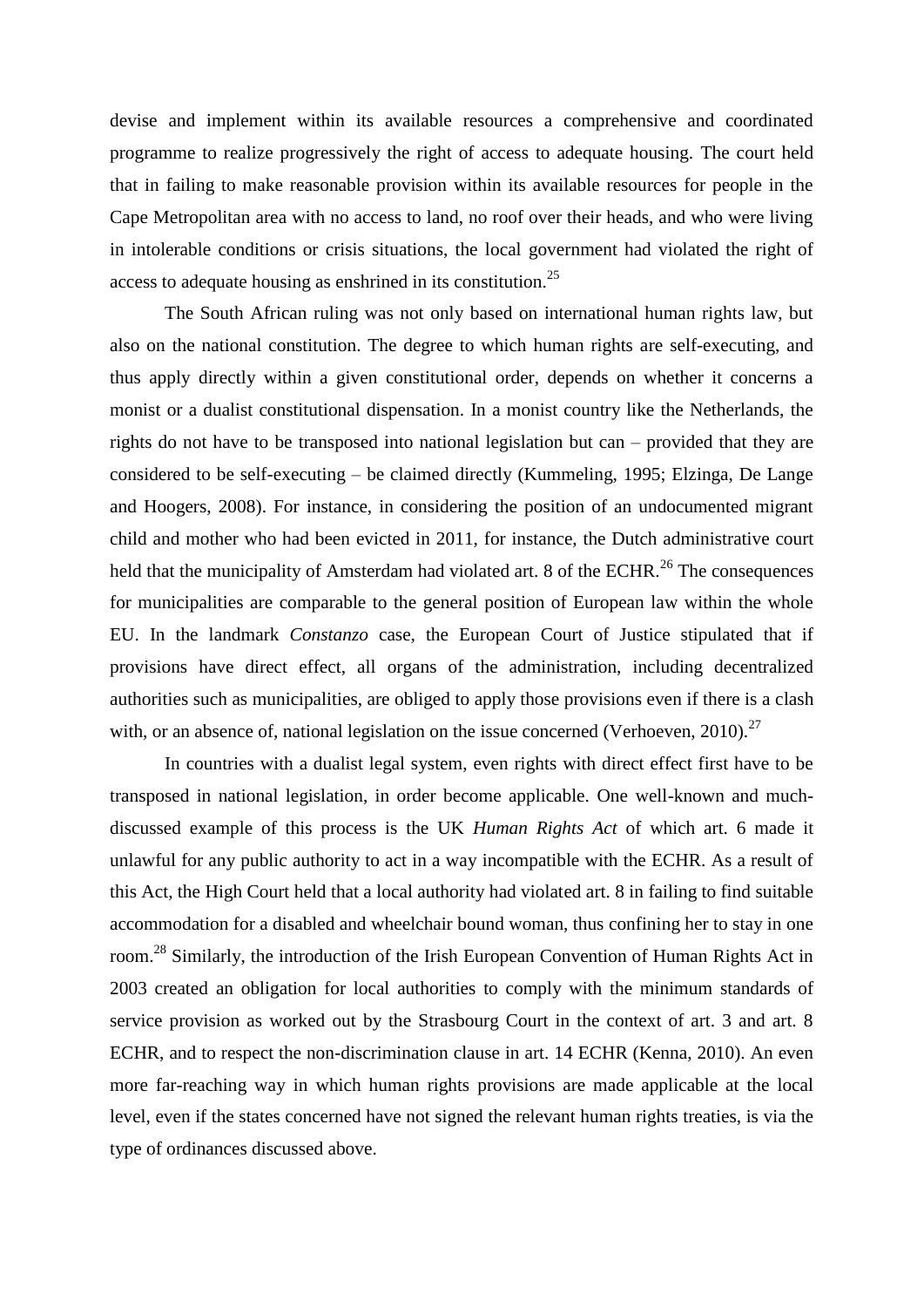#### **The example of Utrecht in the Netherlands**

Even if international human rights constitute manifold legal obligations for local governments, this is often not the most important reason to explicitly refer to them in municipal policies (Merry et al., 2010). Individual municipalities can have a variety of motives to engage with human rights, ranging from the search for a common normative language that brings very different people together and can thus contribute to social cohesion, to the search for a specific urban identity, to dissatisfaction with national (social) policies and legislation and the search for legal grounds to deviate from them. Additionally, explicit engagement with human rights often comes about perchance, on the instigation of individuals with a specific knowledge of and interest in international human rights, whether these are politicians, NGO activists or influential academics (Davis, 2007). The interplay of these motives, and the potential and pitfalls in becoming a 'human rights city' can be illustrated by looking at one particular city, that of Utrecht in the Netherlands.

As a university town with more than 300,000 inhabitants of very different backgrounds, Utrecht is also the place in which the Treaty of Utrecht made an end to the wars between Spain, France, Portugal, England and the Seven Provinces in 1713. In addition, it became home to the Netherlands Human Rights Institute (College voor de Rechten van de Mens) in 2012. The city's ambitions to become a human rights city started with a phone-call from the FRA Joined-Up Governance project, asking whether the mayor would want to speak at a conference on human rights and the city. Whereas the mayor, a social democrat and former judge, did not have time to do so, he was intrigued by the theme and asked the policy department to work on it. As a result, the city joined the FRA Joined-Up Governance project and developed and implemented a number of activities strengthening its profile as a human rights city.<sup>29</sup>

The municipal government has a variety of different reasons to explicitly engage with human rights. For one, policymakers consider human rights language as a normative lingua franca, a way to find common ground amongst the city's 184 nationalities. Bringing the interests and current activities of a wide variety of citizens and organizations together under the general banner of human rights could, it was felt, strengthen these activities and the social cohesion in the city. 'Suddenly the people handing out soup and those pushing someone in a wheelchair are part of one wider process'.<sup>30</sup> The policy endeavor is thus essentially one of reframing and strengthening existing activities: 'We look what happens in town, and then reframe it in terms of human rights'.<sup>31</sup> In the policy discussions on human rights, it is not so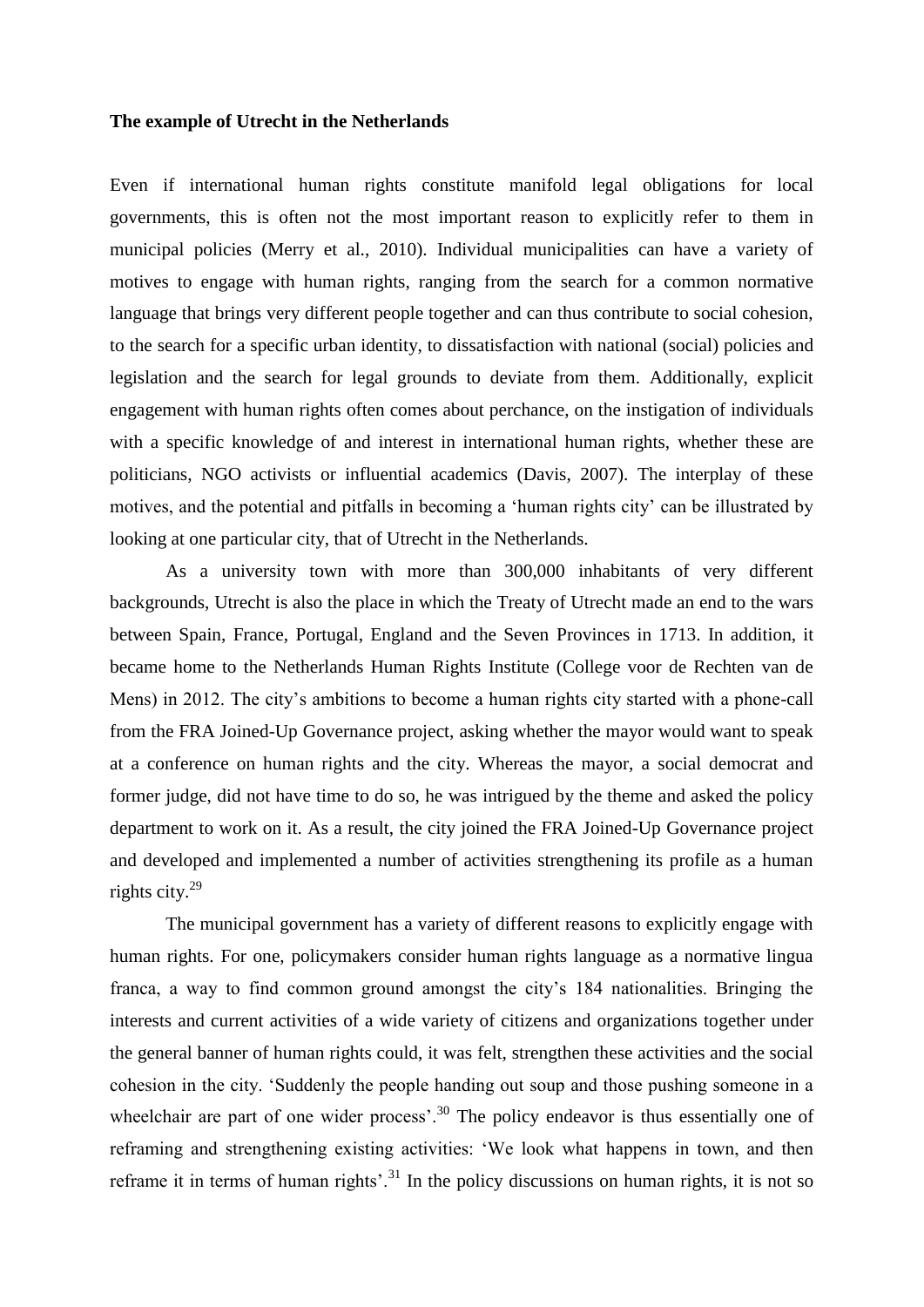much the legal but rather the cultural and discursive elements that are emphasized: 'human rights function as a mirror, a way of looking at ourselves'.<sup>32</sup> Nevertheless, the identity of a human rights city is also considered a form of city branding, a way in which Utrecht can distinguish itself from cities like Amsterdam, Rotterdam and The Hague.<sup>33</sup>

One of the first activities undertaken by the municipality as of 2010 was an inventory of the degree to which Utrecht complied with international human rights obligations (Gemeente Utrecht, 2011). Under the subheading 'An urban quest for social justice' a final report assessed human rights compliance in a case study in ten different policy fields. Where it concerned combatting discrimination, for instance, the policy measures in place in Utrecht were not considered by the municipal council to be adequate. In combating poverty, the socalled 'U pass' allowing access to sports, culture and education was presented as a best practice to combat social exclusion. The measures to combat domestic violence and human trafficking, in providing shelter to the homeless and Fair Trade policies were all presented as best practices. Whereas many schools in Utrecht are 'Peace Schools' and thus technically comply with treaty obligations in the field of human rights education, the research found that the specific connection with human rights was hardly ever made. Similarly, the report set out how the placement of cameras in public space was in line with treaty obligations, even if it hardly contributed to combating crime. In assessing immigration policies, the report stipulated how Utrecht went further than national policies, but could not provide shelter to all undocumented migrants. Also, in looking into the right to health care for the elderly, the report pointed out the need for a more culturally sensitive and individualized approach.

Another important emphasis in the city's policies concerned enhancing knowledge of human rights. A first task consisted of research into human rights knowledge. Here, it became clear that – not surprisingly – 90 percent of the people in the city found it very important that the municipality would protect human rights. The rights considered to be most important were equal treatment, the freedom of religion, the freedom of expression and the right to education. In addition, the city of Utrecht took the lead in a wide range of initiatives to strengthen municipal attention for human rights nationally and internationally. The city also teamed up with Amnesty International to stimulate that the Association of Netherlands Municipalities would write an information brochure on human rights at the local level. Internationally, it organized a series of conferences like a meeting of the Committee on Social Inclusion, Participatory Democracy and Human Rights of the UCLG, and worked together with cities like Vienna, Barcelona, Aarhus, Athens, Gothenburg and London. It also played a key role in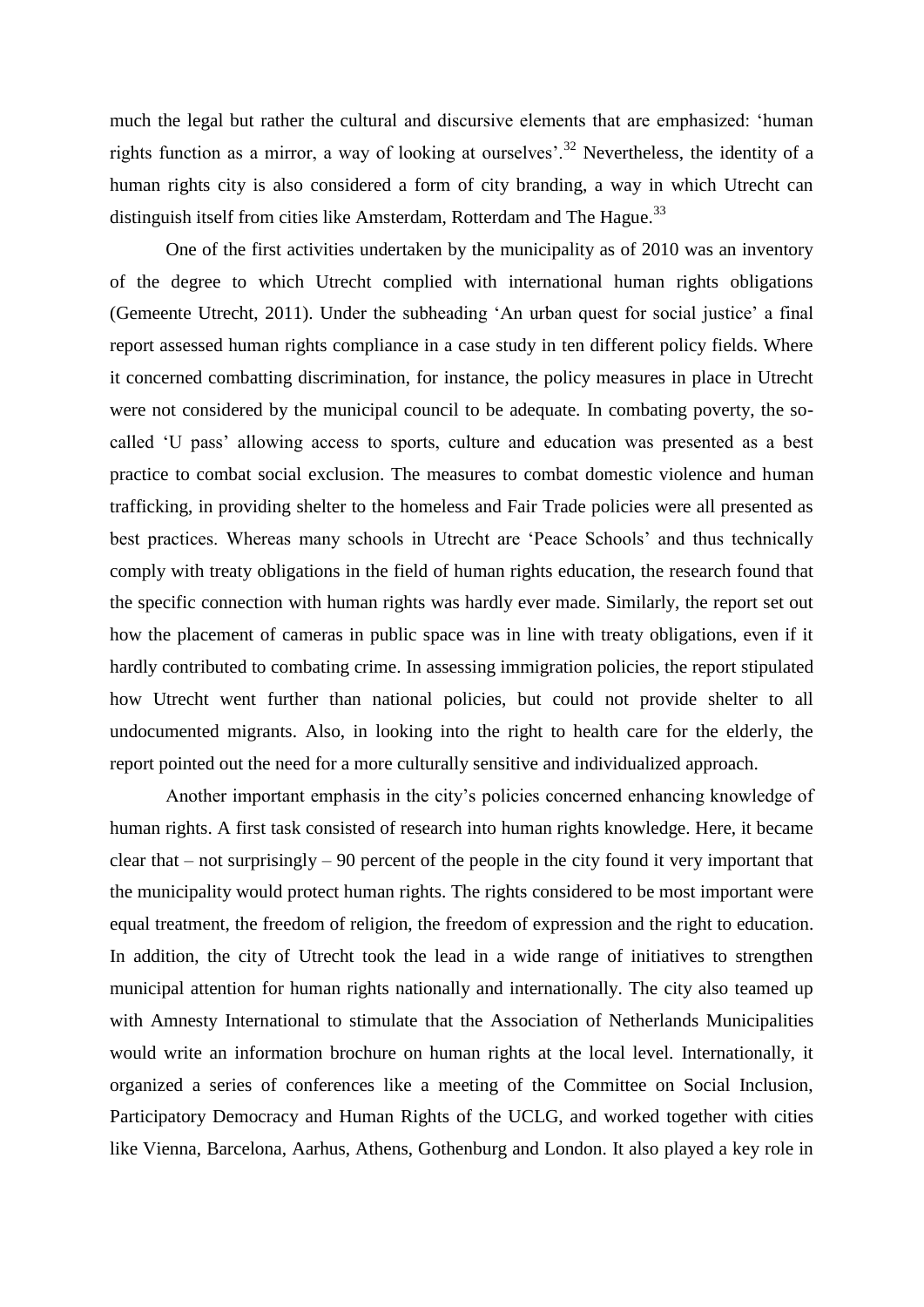the Dutch representation to the Council of Europe Congress of Local and Regional Authorities.

In all these activities, the political side of 'rights talk' was never very far away. The municipality consciously chose both 'left-wing' and 'right-wing' themes for its initial research (immigrant rights *and* the right to privacy, for instance). When a gay couple was harassed, to give another example, the national press critically related this to the municipal ambitions in the field of human rights. Also, it became clear that the national government was not all too enthusiastic about the municipal ambitions.<sup>34</sup> For instance, a clear tension arose around the municipal decision to provide shelter to undocumented migrants, even those people who had exhausted all remedies in the asylum procedure. This practice caused a political controversy between Strasbourg and the Netherlands in 2009. The national government held that these migrants did not have the right to shelter, but the Committee looking into the implementation of European Social Charter ruled that banning children from shelter in a situation of extreme helplessness is contrary to the respect for their humanity dignity.<sup>35</sup> Whilst the national government indicated that it would not comply with the CESC ruling, it was followed up by a decision of Utrecht District Court stating that evicting a mother with a young asthmatic and epileptic daughter violated art. 8 ECHR, in combination with art. 17 and 31 of the European Social Charter, the CRC and CEDAW.<sup>36</sup>

# **Conclusion and future directions**

As the international human rights framework has come to emphasize enforcement over standard-setting, and socio-economic rights and positive obligations have come to the forefront, cities have increasingly come into focus as a prime social space for rights realization. This is only enhanced by the increased autonomy that cities have gained as part of worldwide decentralization policies, but have also claimed in an ever-stronger attempt to assert their identity.

It is against this background that the rise of human rights cities should be understood. Ever since the right to the city movement of the 1970s, but especially since the mid-1990s, local governments have started to engage directly with international human rights. At times this concerned bottom-up initiatives, seeking to use human rights learning as an instrument for radical social change, like with the human rights cities that work with the NGO PDHRE. In other cases, like in the UCLG network, human rights are primarily considered an instrument to bring about democratic local self-government. Increasingly, international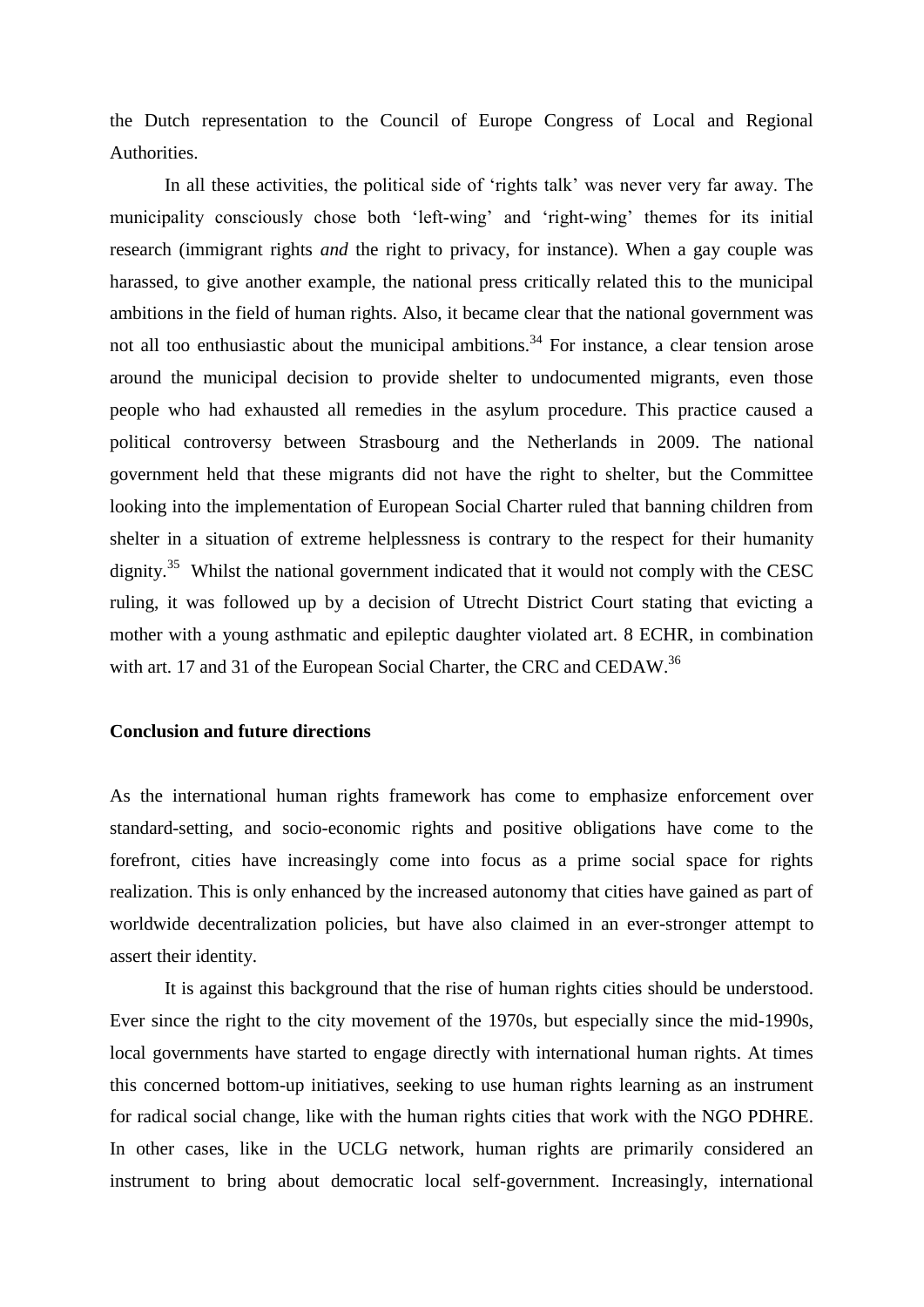organizations like the EU and the Council of Europe have started to reach out directly to local authorities in an attempt to realize the expanding human rights catalogue. Just as often, however, cities sought support for their social policies in (specific) human rights treaties, at times even explicitly departing from national viewpoints in doing so.

After all, international human rights law does hold local authorities, as part of government, accountable for the realization of human rights, and both international and national courts have increasingly set out the positive obligations for these authorities in this field. Nevertheless, a closer look at a human rights city like Utrecht shows that local authorities engaging with international public law have other motivations than those that are purely legal. Reference to human rights can form a common language, rallying different people, activities and interests and strengthening social cohesion within the city, underlining a particular identity, but also strengthening its autonomy vis-à-vis the national government.

Given the global changes set out, and the way in which reference to rights can serve a variety of purposes for cities and their citizens alike, the rise of human rights cities will undoubtedly continue in the years to come. Here, it is also important conduct more research on the motives of cities to refer to human rights, and the degree to which these ideals are subsequently realized. In addition, the exact legal obligations pertaining to the local realization of human rights in a given context merit much more scholarly attention than they have received to date. Such scholarly scrutiny is important as, with its potential of binding people from very different backgrounds together, on the one hand, and the permanent threat of politicization, on the other, local human rights realization clearly holds the same promise, but also faces the same challenges as human rights realization at a global scale.

## **Biographical information and addresses**

Barbara Oomen holds a chair in the sociology of rights at Utrecht University, and is the Dean of one of its Liberal Arts and Sciences colleges: the University College Roosevelt. Research for this article was supported by the NICIS Institute, as part of a wider research project on the rise of human rights cities. Moritz Baumgärtel is a PhD candidate at the Perelman Centre for Legal Philosophy of the Université Libre de Bruxelles (ULB). He holds a LLM degree in Public International Law from Utrecht University and an MPhil in International Relations from the University of Cambridge. His doctoral thesis concerns the procedural journey of foreigners as users of international and European human rights institutions.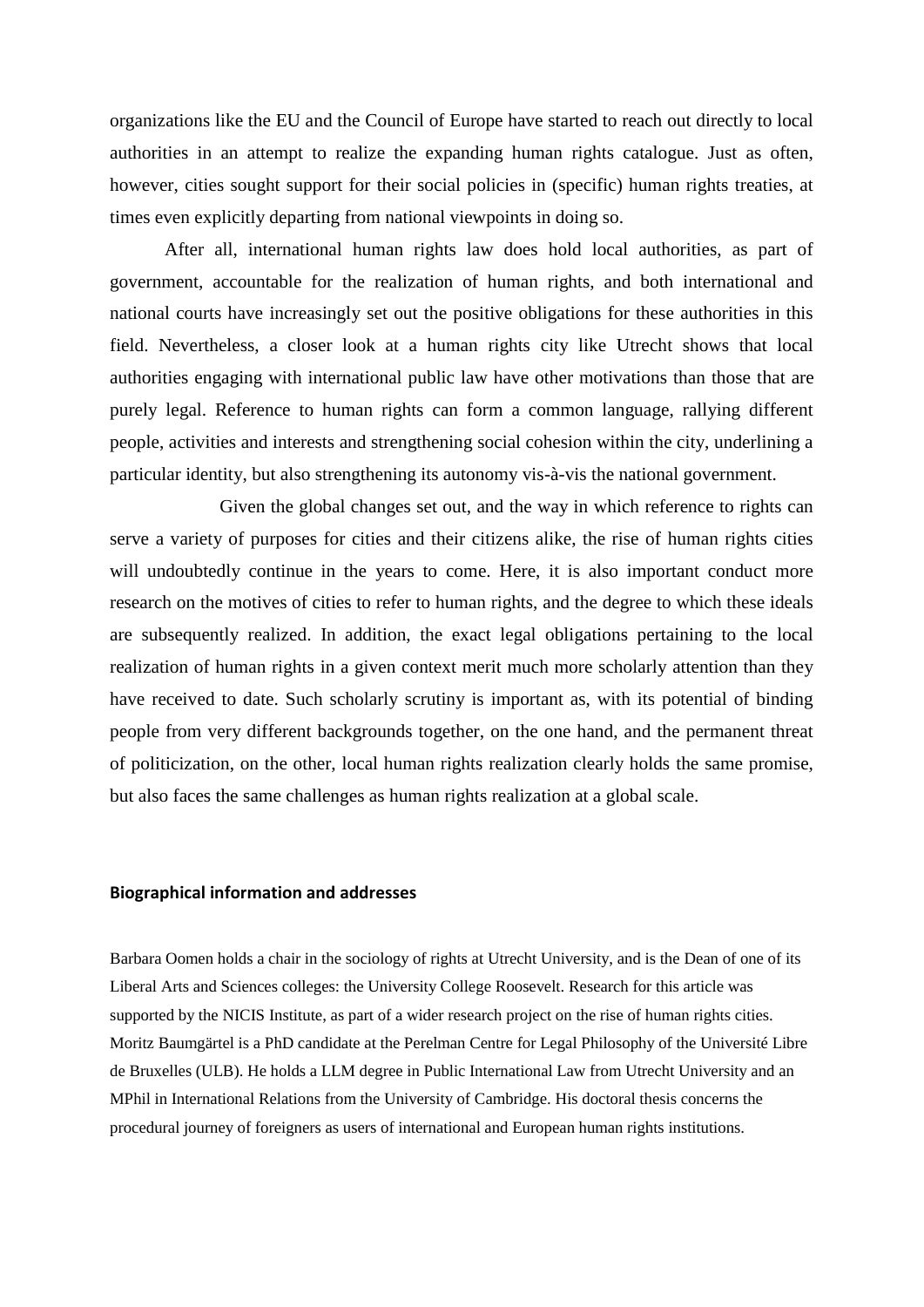Prof. Dr B. (Barbara) Oomen | Dean | 0118 655 501 University College Roosevelt Academy (Utrecht University) Lange Noordstraat 1 | 4331 CB Middelburg | The Netherlands P.O. Box 94 | 4330 AB, Middelburg | The Netherlands Phone: +31 (0)118 655 500 Fax: +31 (0)118 655 508 E-Mail: [B.Oomen@roac.nl](mailto:B.Oomen@roac.nl)

Moritz Baumgärtel Centre Perelman de Philosophie du Droit Université libre de Bruxelles Av. Paul Heger 6 1050 Brussels Belgium Email address: [moritz.baumgaertel@cantab.net](mailto:moritz.baumgaertel@cantab.net)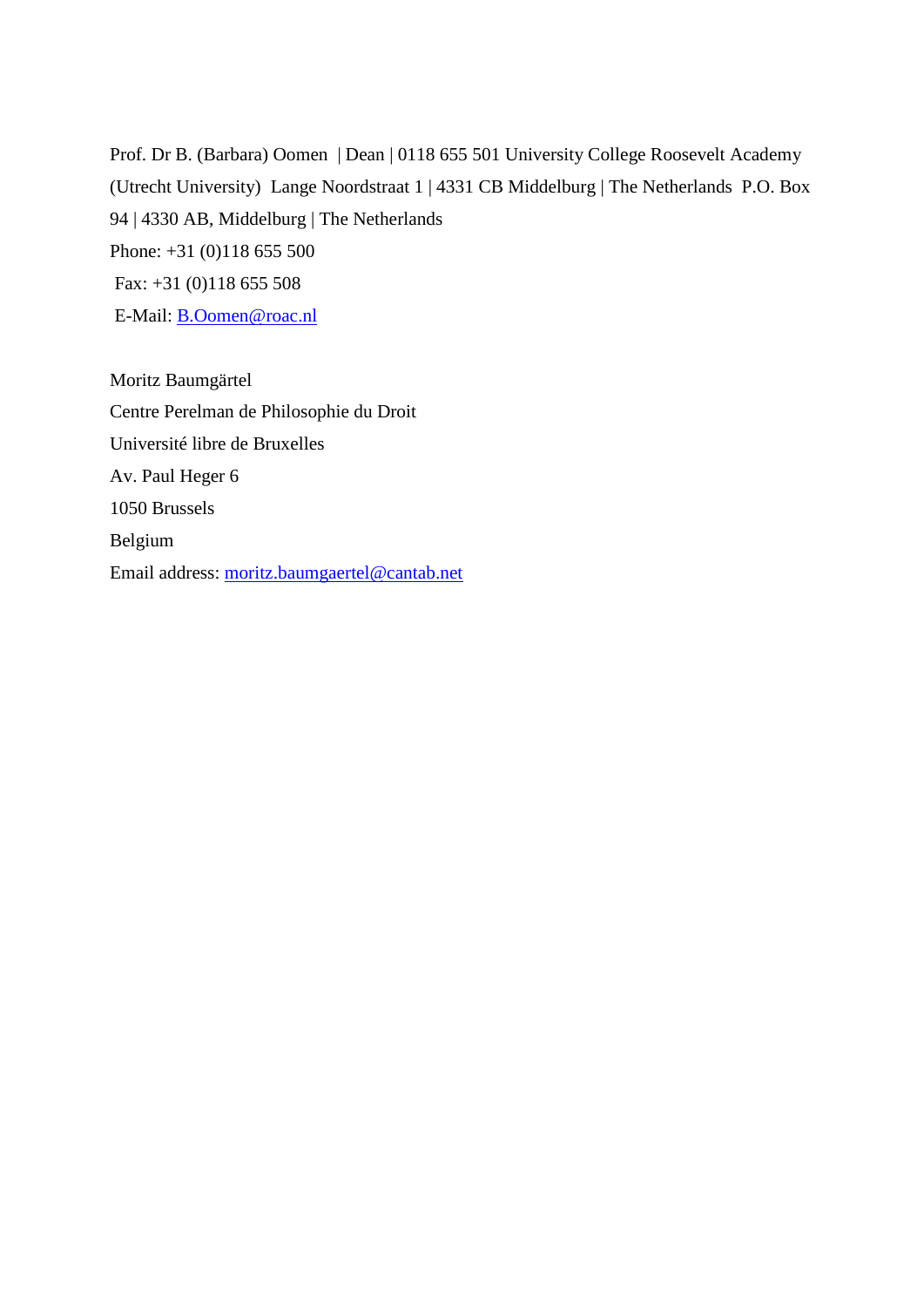# **Bibliography**

- Attoh, K.A. (2011) 'What Kind of Right is the Right to the City?', *Progress in Human Geography*, 35(5): 669-685.
- Blank, Y. (2006) 'The City and the World', *Columbia Journal of Transnational Law*, 44(3): 875-939.
- Coomans, F. (2006) *Justiciability of Economic and Social Rights: Experiences from Domestic Systems*. Antwerp & Maastricht: Intersentia & Maastricht Centre for Human Rights.
- Davis, M. (2007) 'Thinking Globally, Acting Locally: States, Municipalities, and International Human Rights', in C. Soohoo et al. (eds.), *Bringing Human Rights Home: a History of Human Rights in the United States*. Pennsylvania: University of Pennsylvania Press, pp. 258-286.
- Dikeç, M. and Gilbert, L. (2002) 'Right to the City: Homage or a New Societal Ethics?', *Capitalism Nature Socialism*, 13(2): 58-74.
- Elzinga, D.J., De Lange, R. and Hoogers, H.H.G. (2008) *Handboek van het Nederlandse Staatsrecht*. Deventer: Kluwer.
- European Conference of Cities for Human Rights, 2000, European Charter for the safeguarding of human rights in the city.
- FRA (n.d.) *Connecting Rights: A joined-up governance approach to fundamental rights implementation*. European Union Agency for Fundamental Rights.
- Gemeente Utrecht (2011) *Mensenrechten in Utrecht: hoe geeft Utrecht invulling aan internationale mensenrechtenverdragen? Een stedelijke zoektocht naar sociale rechtvaardigheid.*
- Grigolo, M. (2011a) 'Incorporating cities into the EU anti-discrimination policy: between race discrimination and migrant rights', *Ethnic and Racial Studies*, 34(1): 1751-1769.
- Grigolo, M. (2011b) 'Building the "city of rights": the human rights policy of Barcelona', United Cities and Local Governments, [Online], available at http://www.michelegrigolo.com/publication\_843.html (accessed 12 August 2012)
- Harvey, D. (2012) *Rebel Cities: From the Right to the City to the Urban Revolution*. London and New York: Verso.
- ICHRP (2005) *Local Government and Human Rights: Doing Good Service*. Versoix: International Council on Human Rights Policy..
- Kavaratzis, M. (2004) 'From City Marketing to City Branding: Towards a Theoretical Framework for Developing City Brands', *Place Branding*, 1(1): 58-73.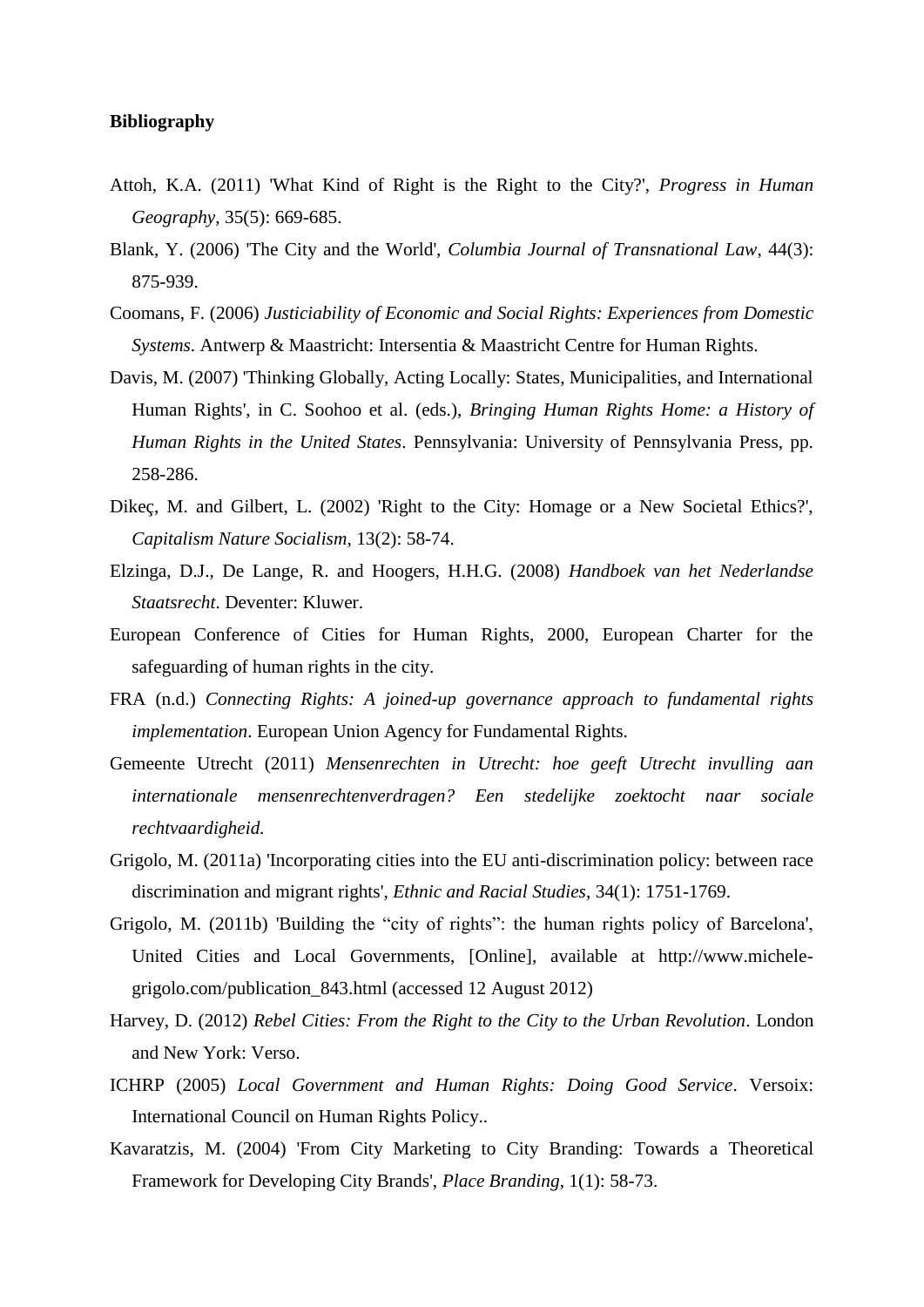- Keast, R. (2011) 'Joined-Up Governance in Australia: How the Past Can Inform the Future', *International Journal of Public Administration*, 34(4): 221-231.
- Kenna, P. (2010) 'Local Authorities and the European Convention on Human Rights Act 2003', *Irish Human Rights Law Review*, 1: 111-141.
- Kjaerum, M. (2011) International Human Rights Local Delivery: Why a joined-up approach to human rights implementation is essential (Speech by Morten Kjaerum). European Union Agency for Fundamental Rights.
- Kummeling, H.R.B.M. (1995) 'Internationaal recht in de Nederlandse rechtsorde: Over een onduidelijke grondwet(gever) en verwarrende jurisprudentie', in Ten Berge, J. et al. (eds.), *De Grondwet als Voorwerp van aanhoudende Zorg*. Zwolle: Tjeenk Willink, pp. 369-385.
- Lefebvre, H. (1996 [1967]) 'The Right to the City', in Kofman, E. and Lebas, E. (eds.), *Writings on Cities*. London: Blackwell.
- Lewis, B.L., Boulahanis, J. and Matheny, E. (2009) 'Joined-Up Governance: Mandated Collaboration in US Homeless Services', *International Journal of Public Sector Management*, 22(5): 392-399.
- Lozner, S.L. (2008), 'Diffusion of Local Regulatory Innovations: The San Francisco CEDAW Ordinance and the New York City Human Rights Initiative', *Columbia Law Review*, 104(3): 768-800.
- Marcuse, P. (2009) 'From Critical Urban Theory to the Right to the City', *City*, 13(2-3): 185- 197.
- Marks, S.P. and Modrowski, K.A. (2008) *Human Rights Cities: Civic Engagement for Societal Development*. New York: UN Habitat.
- Mayer, F.C. and Palmowski, J. (2004) 'European identities and the EU The ties that bind the peoples of Europe', *The Journal of Common Market Studies*, 42(3): 573-598.
- Mayer, M. (2009) 'The 'Right to the City' in the Context of Shifting Mottos of Urban Social Movements', City, 13(2-3): 362-374.
- Merry, S.E., Rosen, M.S., Levitt, P. & Yoon, D. (2010), 'Law from Below: Women's Human Rights and Social Movements in New York City', *Law & Society Review*, 44(1): 101-128.
- Meyer, A. (2009) 'Local Governments & Human Rights Implementation: Taking Stock and a Closer Strategic Look', *Pace Diritti Umani*, 6(3): pp. 7-23.
- Mitchell, D. (2003) *The Right to the City: Social Justice and the Fight for Public Space*. London: The Guilford Press.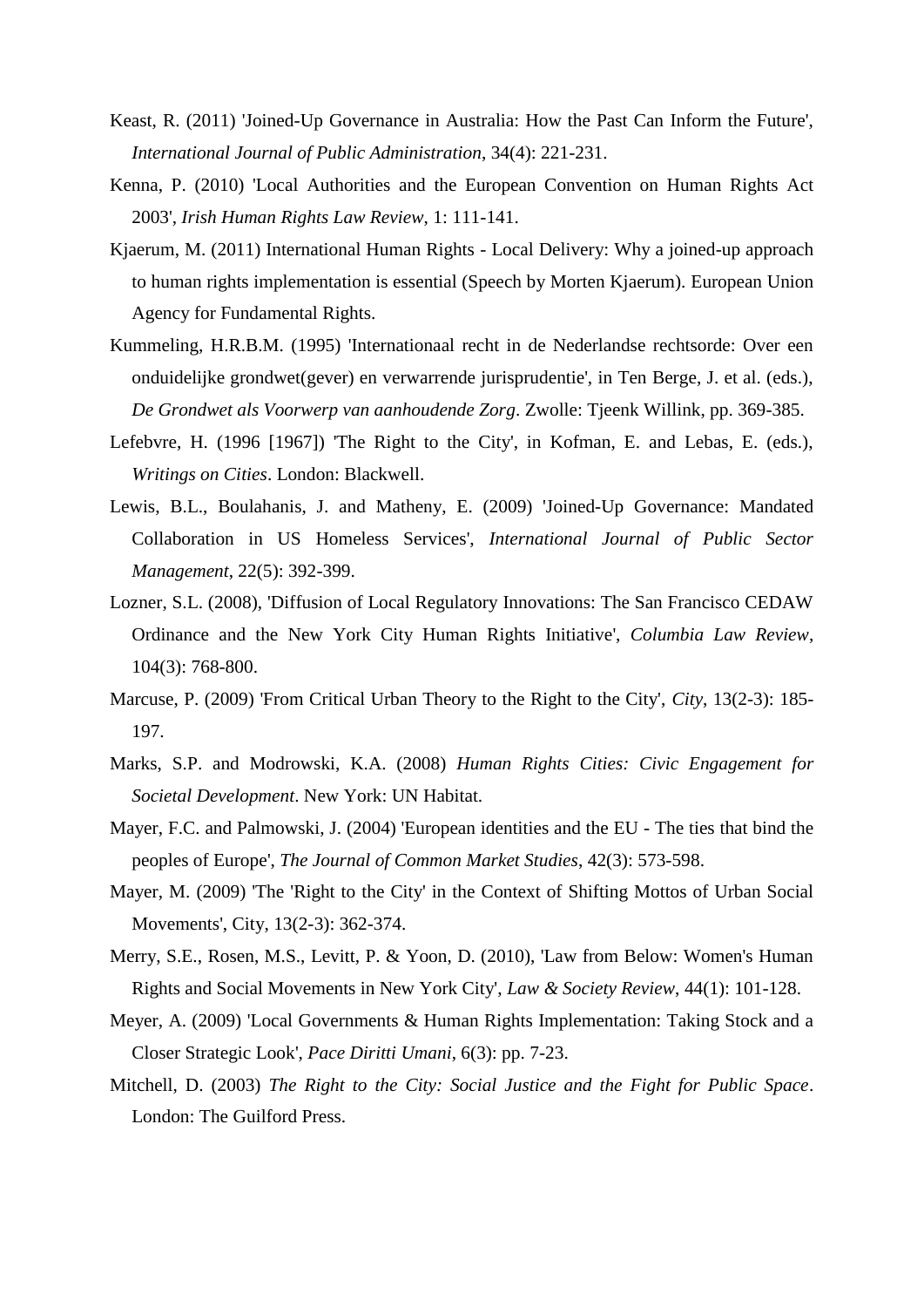- Ortiz, E. (2012) 'Toward a World Charter for the Right to the City', Habitat International Coalition, [Online], available from: http://www.hic-net.org/articles.php?pid=2296. [6 June 2012].
- Otto, J.M. and Frerks, G. (1996) *Decentralization and Development: A Review of Development Administration Literature*. Leiden: Van Vollenhoven Institute.
- Paddison, R. (1993) 'City Marketing, Image Reconstruction and Urban Regeneration', *Urban Studies*, 30(2): 2339-2349.
- PDHRE (2007) Human Rights Learning and Human Rights Cities: Achievements Report, [Online], available from: http://www.pdhre.org/achievements-HR-cities-mar-07.pdf (12 August 2012)
- Plyushteva, A. (2009) 'The Right to the City and Struggles over Urban Citizenship: Exploring the Links', *Amsterdam Social Science*, 3(1): 81-97.
- Pollitt, C. (2003) 'Joined-up Government: a Survey', *Political Studies Review*, 1(1): 34-49.
- Saunier, P.-Y. (2012) 'United Cities and Local Government', [Online], available at http://www.palgrave.com/history/transnational/docs/UCLG%20sample%20final.doc [accessed 31 May 2012].
- Schöfer, E. (2002), Graz: Erste Menschenrechtsstadt Europas, European Training and Research Centre for Human Rights and Democracy, Graz.
- The Council of Europe Congress of Local and Regional Authorities 2011, State of the Congress, CoE, Strasbourg.
- UCLG (2012) 'United Cities and Local Governments', [Online], available at http://www.cities-localgovernments.org/ [accessed 31 May 2012].
- UNESCO (2005), 'The European coalition of Cities against Racism', *International Social Science Journal*, 57(183): 175-183.
- Verhoeven, M. (2010) 'The "Costanzo Obligation" and the Principle of National Institutional Autonomy: Supervision as a Bridge to Close the Gap?', *Review of European Administrative Law*, 3(1): 23-64.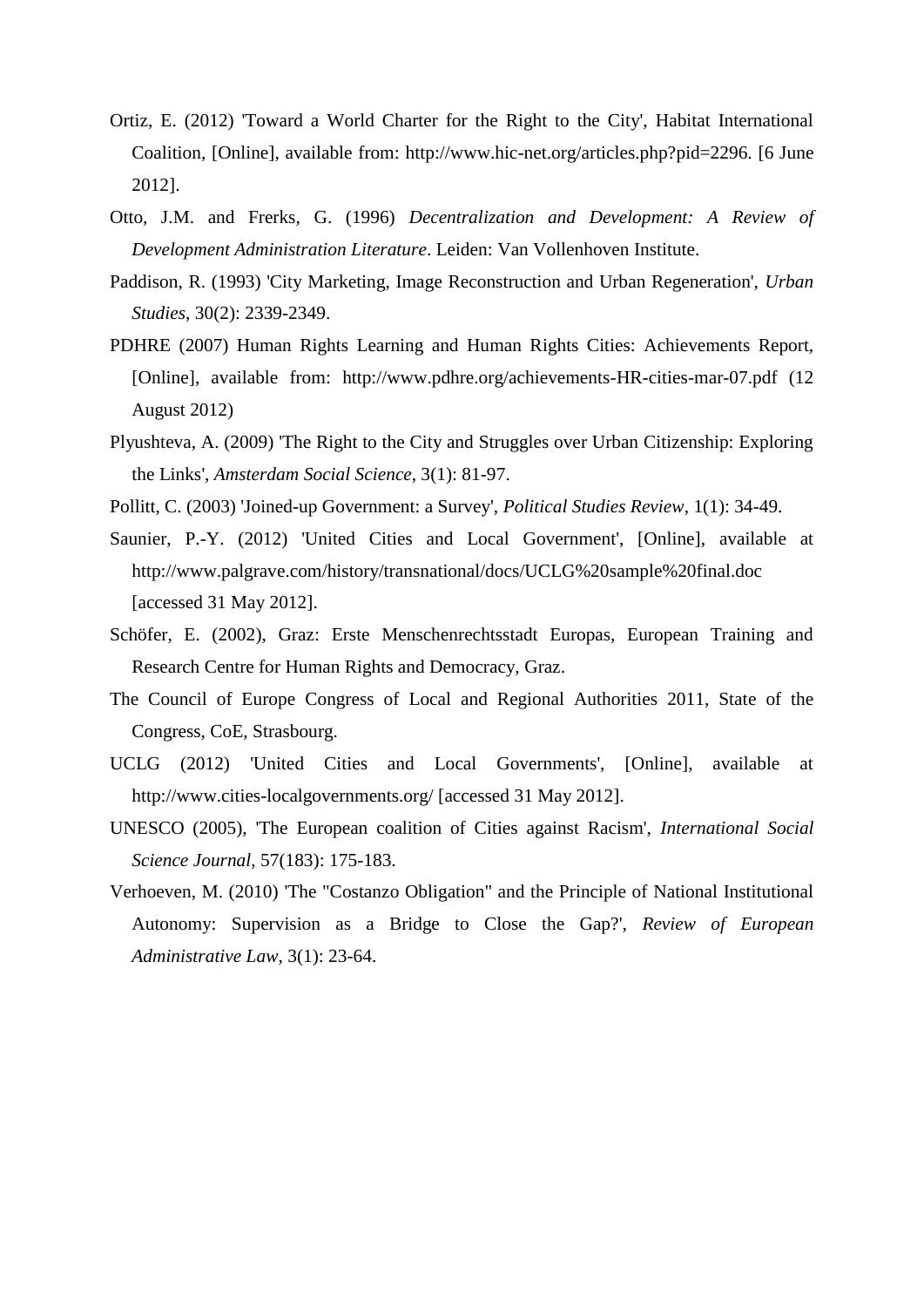<sup>6</sup> Resolution in the Council of the District of Columbia, via www.pdhre.org

7 http://humanrightscity.net/eng/subpage.php?pagecode=010201

<sup>8</sup> Cf http://humanrightscity.net

**.** 

<sup>9</sup> By now, the number of public human rights agencies in Barcelona has increased. Citizens can also approach the Municipal Office for Civil Rights, the Department for Equality and Citizenship of the Barcelona County Council, the Ombudsman Service of Barcelona, the Ombudsman Service of Catalonia, as well as the Catalonia Civil Law Department of Justice, Government of Catalonia (Ajuntament de Barcelona).

<sup>10</sup> ETC Graz. 2012. *Was ist der Menschenrechtsbeirat?* European Training and Research Centre for Human Rights and Democracy [cited 20 June 2012]. Available from http://www.etc-raz.at/typo3/index.php?id=1109 <sup>11</sup> Bailloux, Marie. 2012. *Graz, City of Human Rights in Europe or the Right to a "Human City" in Europe?*

Dialogues, proposals, stories for global citizenship 2009 [cited 20 June 2012]

<sup>12</sup> Ayrault, J.-M. (2003) Editorial: Nantes, capitale mondiale des Droits de l'homme. *Nantes Passion*.

<sup>13</sup> Ripoche, V. (2012) *Le drapeau tibétain flotte sur l'hôtel de ville*. MaVille 2008 [cited 21 June 2012] Available from http://www.nantes.maville.com/actu/actudet\_-Actualit%C3%A9\_-606114\_actu.Htm

<sup>14</sup> The Congress of Local and Regional Authorities of the Council of Europe is a pan-European political assembly which consists of more than 600 members that hold elective office on the local and regional level. The Congress represents over 200,000 authorities in 47 European states

<sup>15</sup> Bringing human rights home: human rights action at the local level

Statement by the Commissioner for Human Rights, Thomas Hammarberg, at the  $20<sup>th</sup>$  Session of the Congress of Local and Regional Authorities, 22 March 2011, CommDH/Speech(2011)3, https://wcd.coe.int

<sup>16</sup> The phrase 'joined-up governance' (JUG) was initially established by Tony Blair's New Labour administration in its 'modernization' programme at the end of the 1990s. While the precise meaning of JUG was not clear from the beginning, it was later defined as the aspiration to enhance performance in public administration through coordination of policies, better use of resources, cooperation between different agencies, and integration of public services (Pollitt, 2003).<sup>16</sup> JUG drew on a longer policy tradition in the UK, starting with the Churchill administration, which had sought to coordinate various branches of government in order to reduce cost and improve the quality of public services. Even though JUG did not therefore constitute a novel idea, 'it sounded good – catchy, inclusive, common-sense and sufficiently different from the policies of the defeated Conservatives' (Pollitt, 2003). Since then, the idea of JUG has been taken up by other national and local administrations, for instance in Australia or the United States (Keast, 2011; Lewis et al., 2009). In all cases, JUG describes the effort to achieve either horizontal or vertical integration in public management.

<sup>17</sup> http://www.sfgov.org

<sup>18</sup> http://www.nychri.org/

<sup>19</sup> http://www.wedo.org/wp-content/uploads/cedaw-factsheet.pdf

<sup>20</sup> UNESCO. 2012. *International Coalition of Cities against Racism* [cited 6 June 2012]. Available from

http://www.unesco.org/new/en/social-and-human-sciences/themes/fight-against-discrimination/coalition-ofcities/

<sup>21</sup> http://www.unesco.org/new/en/social-and-human-sciences/themes/fight-against-discrimination/coalition-ofcities/good-practices/

<sup>2</sup> Assanidze vs Georgia [ECHR], Application no. 71503/01, 8 April 2004

<sup>23</sup> Oneryildiz v. Turkey {ECHR], Application no. 48939/99, 30 November 2004

<sup>24</sup> *Olga Tellis v. Bombay Municipal Corporation* (Supreme Court of India), 10 July 1985

<sup>25</sup> Government of the Republic of South Africa and Others v. Grootboom and Others (Constitutional Court of South Africa), 4 October 2000

<sup>26</sup> (Central Appeals Tribunal)

<sup>27</sup> Fratelli *Costanzo SpA v. Comune di Milano,* [ECJ], ECR 1839, 22 June 1989

<sup>28</sup> *R. (Bernard) v. Enfield L.B.C.* (High Court of England and Wales), 2282 (Admin). 2002

<sup>&</sup>lt;sup>1</sup> Vienna Declaration and Programme of Action, as adopted by the World Conference on Human Rights on 25 June 1993, A/CONF.157/23, 12 July 1993

 $2$  Report of the Special Rapporteur on violence against women, its causes and consequences, Rashida Manjo, Mission to Italy, A/HRC/20/16/Add.2, 15 June 2012

<sup>3</sup> http://www.unfpa.org/pds/urbanization.htm

<sup>&</sup>lt;sup>4</sup> European Charter for the Safeguarding of Human Rights in the City, Adopted at St Denis, 18 May 2000, available from [http://www.idhc.org/cat/documents/Carta\\_ingles.pdf.](http://www.idhc.org/cat/documents/Carta_ingles.pdf) For the discussion on the World Charter for the Rights to the City cf<http://www.hic-net.org/document.php?pid=2422> [cited 27 September 2012] 5 Ibid.